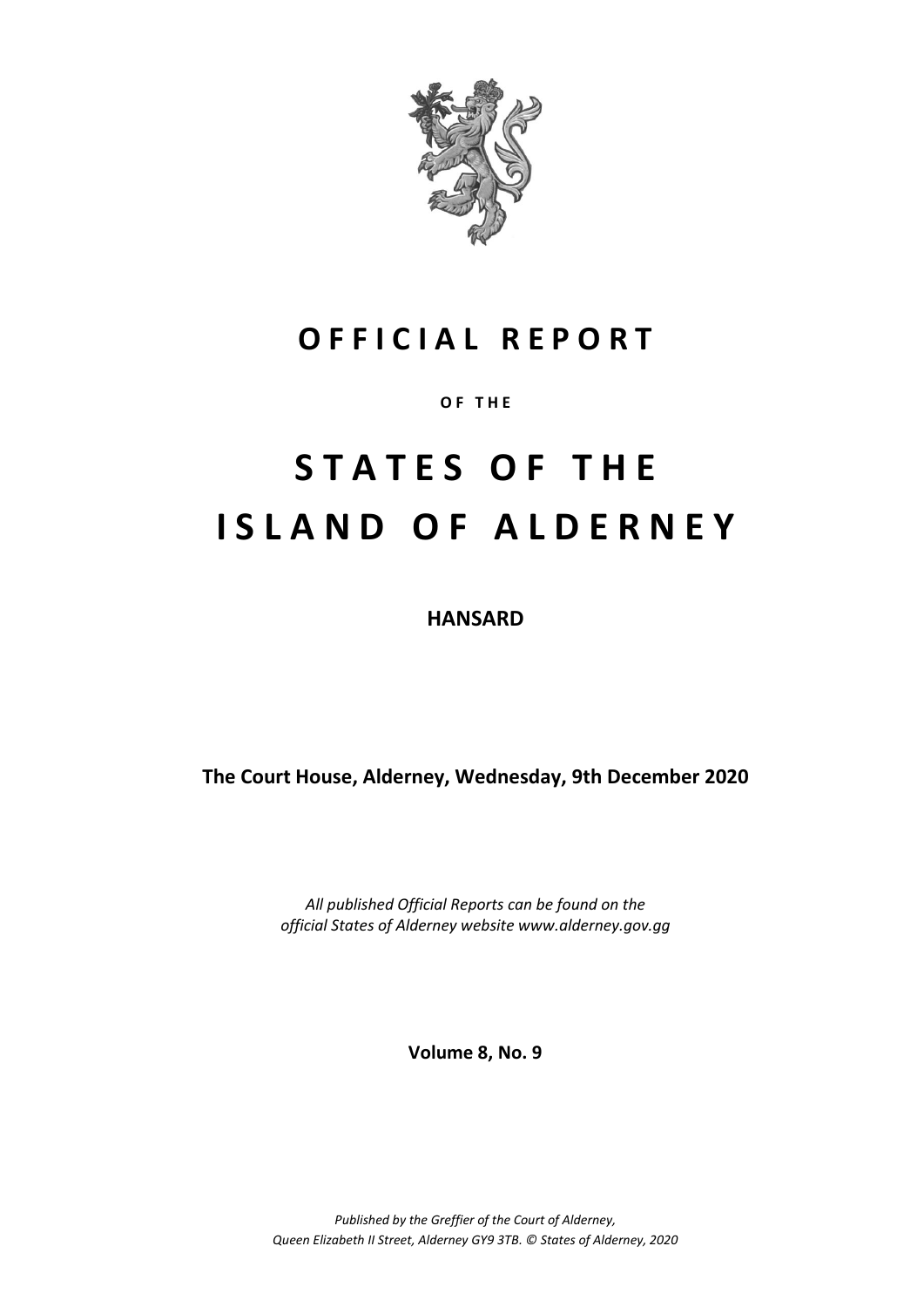#### **Present:**

#### **Mr William Tate, President**

#### **Members**

Mr Bill Abel Ms Annie Burgess Mr Mike Dean Mr James Dent Mr Kevin Gentle Mr Christian Harris Mr Louis Jean Mr Graham McKinley OBE Mr Steve Roberts Mr Alex Snowdon

# **The Greffier of the Court**

Ms Sarah Kelly

# **Business transacted**

| President of the States of Alderney - Administration of the Oath of Office 4              |
|-------------------------------------------------------------------------------------------|
|                                                                                           |
| Convenor's Report of the People's Meeting held on 2nd December 2020 5                     |
| I. The Emergency Powers (Coronavirus) (General Provision) (Bailiwick of Guernsey) (No. 8) |
| II. Code of Conduct Amendment to reflect - Absolute Privilege - Approved 6                |
| III. Alderney Commission for Renewable Energy: Appointment of Commissioner -              |
|                                                                                           |
|                                                                                           |
|                                                                                           |
|                                                                                           |
|                                                                                           |
| Thank you to departing States Members - Mr Dean, Mr Dent and Mr Jean,  33                 |
|                                                                                           |
|                                                                                           |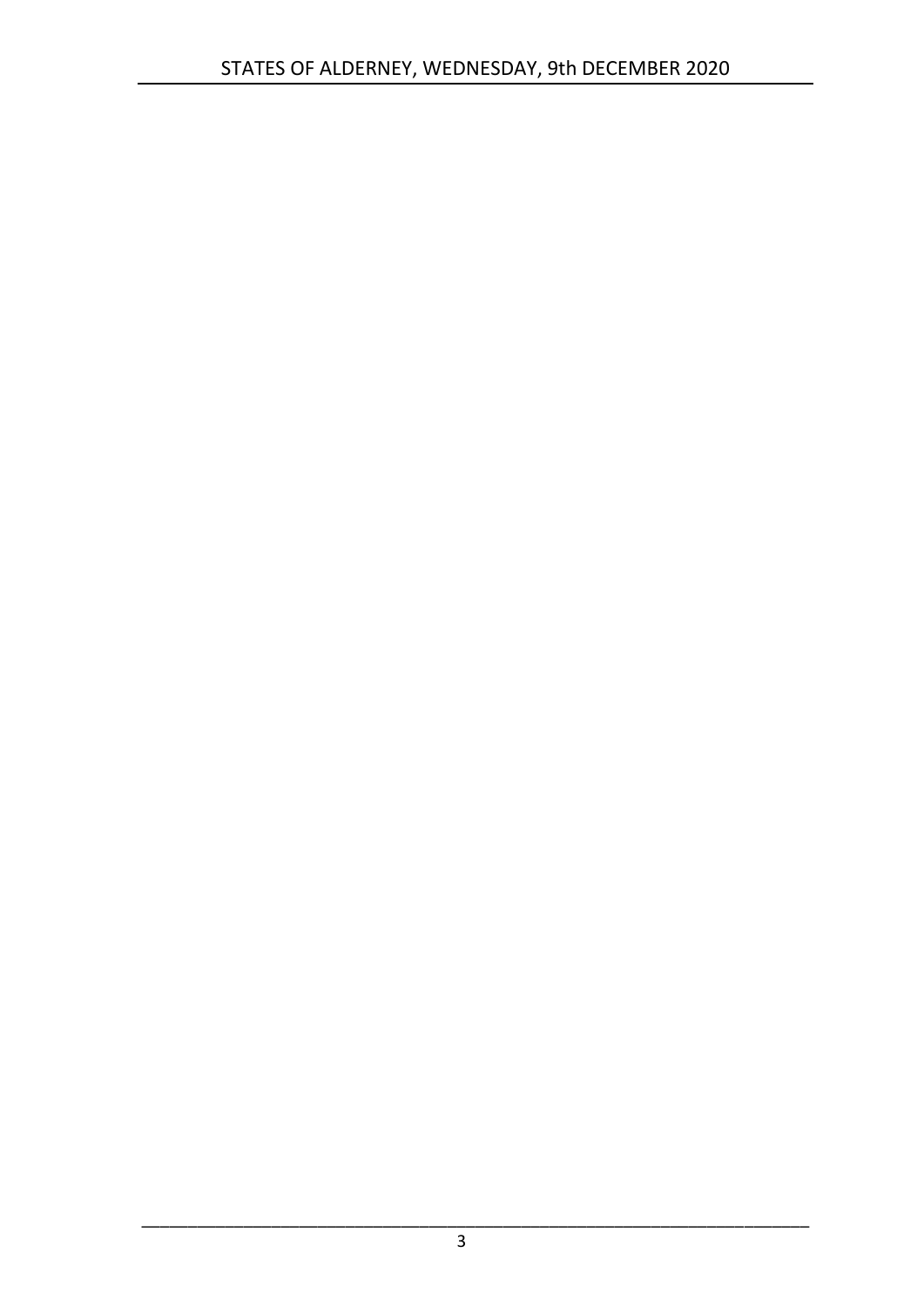# States of Alderney

*The States met at 5.30 p.m. in the presence of Lieutenant G T Workman RN (Rtd) representing His Excellency The Lieutenant-Governor of the Bailiwick of Guernsey.*

[THE VICE PRESIDENT *in the Chair*]

# **PRAYERS**

*The Greffier*

**The Vice President:** Good evening everyone. I shall continue just for a couple of minutes but 5 Madam Greffier, would you call the roll call.

<span id="page-3-0"></span>**The Greffier:** Sir.

#### **ROLL CALL** *The Greffier*

# Billet d'État No 2

#### **President of the States of Alderney – Administration of the Oath of Office**

<span id="page-3-1"></span>**The Vice President:** If we can move to Billet No 2, Madam Greffier.

10

**The Greffier:** Thank you, sir, Billet No 2 is the swearing in of Mr William Tate as the newlyelected President, and he will come forward to take his oath, sir.

**The President:** I, William Tate, do swear by Almighty God that I will be faithful and bear true 15 allegiance to Her Majesty Queen Elizabeth II, her heirs and successors according to law, and that I will well and faithfully discharge the duties of the office of President of the States of Alderney, so help me God.

**The Vice President:** May I congratulate you.

[THE PRESIDENT *took the Chair*]

# 20 **The President:** Thank you.

I said it was rather odd, 18 months ago, to be sitting here having sat over there for so long, but it was even more weird tonight, having done this for 18 months and then going through the same process again so it is nice to be back.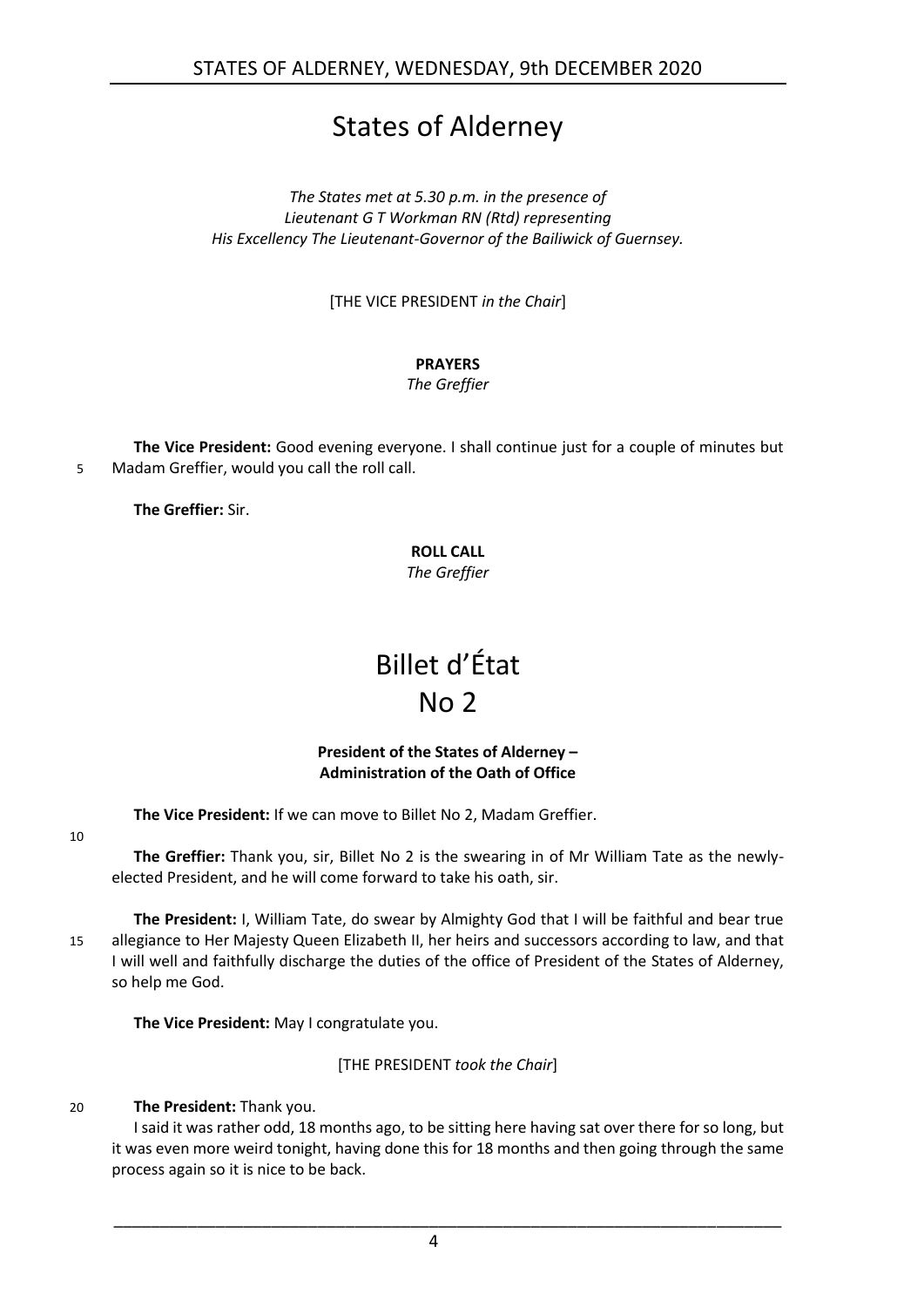# <span id="page-4-0"></span>Billet d'État for Wednesday, 9th December 2020

#### **Convenor's Report of the People's Meeting held on 2nd December 2020**

<span id="page-4-1"></span>**The President:** Unless I am mistaken, Madam Greffier, the Convenor's Report.

**The Greffier:** Thank you, sir.

**The President:** Mr Abel.

30 **Mr Abel:** Do you wish me to go through the total Item or Billet by…?

**The President:** No, at this stage, please, just who was there and any apologies that were received.

#### 35 **Mr Abel:** Mr President, thank you.

States Members at the meeting were nine, excluding myself. The public were 21 people, five from the press. We had the temporary Chief Executive there, and also the Minutes Secretary was the Treasury Assistant. In terms of apologies, you asked us to present your apologies, Mr Chairman, which we did, as you were unfortunately unable to attend.

25

40 Thank you.

**The President:** Thank you very much indeed.

#### **I. The Emergency Powers (Coronavirus) (General Provision) (Bailiwick of Guernsey) (No. 8) Regulations, 2020 – Not annulled**

<span id="page-4-2"></span>*Item I.*

*The States of Alderney is asked not to annul "The Emergency Powers (Coronavirus) (General Provision) (Bailiwick of Guernsey) (No. 8) Regulations, 2020".*

**The President:** May we now move, Madam Greffier, please, to Item 1 on the main Billet?

45 **The Greffier:** Yes, sir.

Item 1 is the Emergency Powers (Coronavirus) (General Provision) (Bailiwick of Guernsey) (No. 8) Regulations, 2020, and the States is asked not to annul those Regulations.

# **The President:** Thank you.

50 Mr Abel, were there any comments made at the People's Meeting about this Item?

**Mr Abel:** Mr President, with regard to this Item, a question was raised with regard to regulation inside these Regulations as tabled, and explanation was provided by Mr Dent that the Regulations not only pertain to the Bailiwick, but also pertain to specific areas of the Bailiwick as well, Mr 55 President. There were no further comments on that.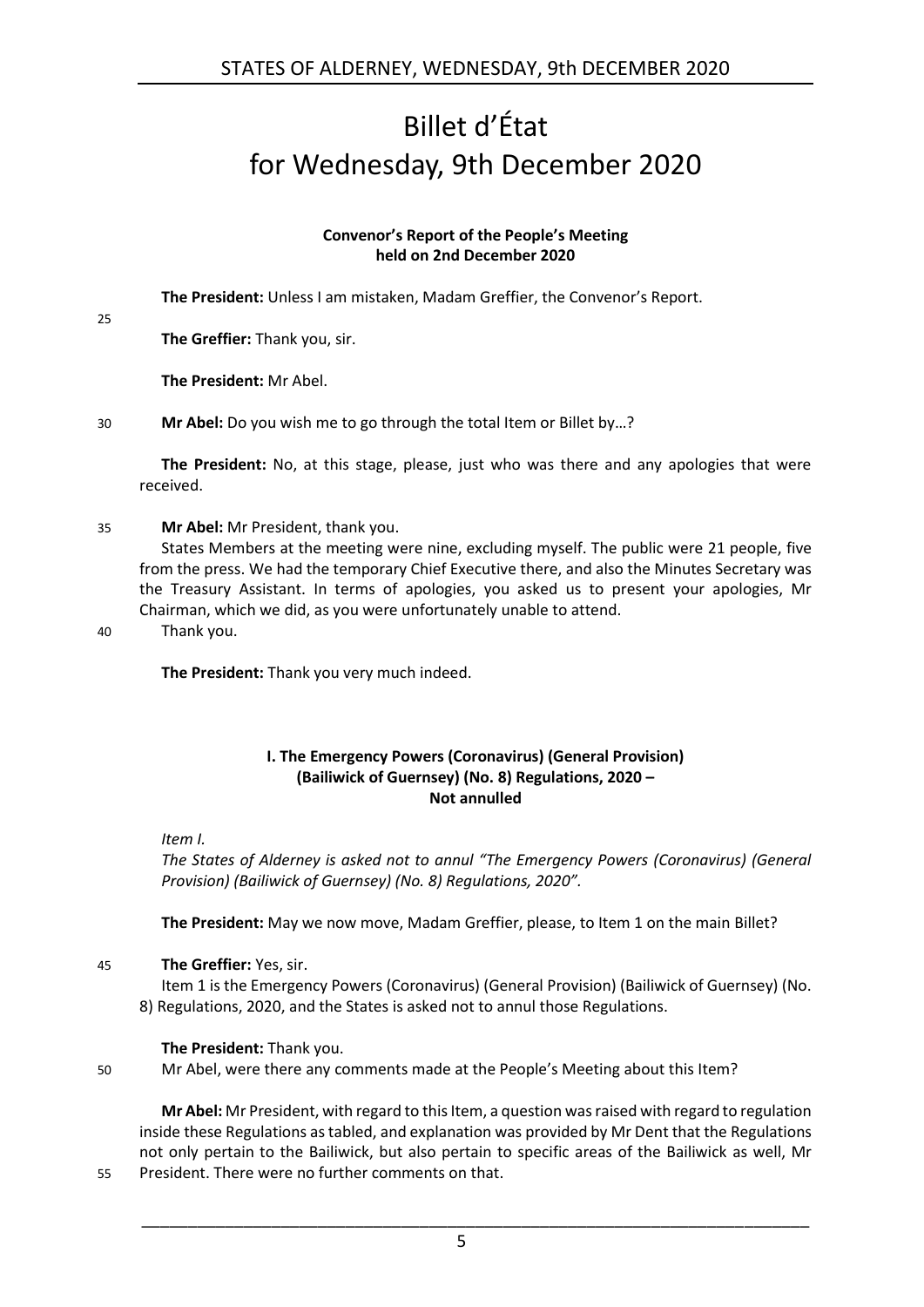**The President:** Thank you very much indeed. As usual, Mr Dent, you will be proposing this Item.

- **Mr Dent:** Mr President, we dealt with Regulations No. 7 in our November Meeting. These 60 Regulations No. 8 came into effect on 30th of October and expired at the end of November. As always, it is nonetheless incumbent upon us not to annul them. The main themes were, as in all the more recent sets of Regulations, screening, assessment, and powers to detain; the provisions, as previously, also create criminal offences and confer powers of enforcement on police officers. They also now provide for applications to vary or revoke requirements or restrictions imposed 65 under this section to be made to the Royal Court. They also include mental health, and there are some Regulations relating to senior decision makers appointed by the GFSC, some Regulations enabling the Court of Appeal to operate remotely, and some measures specific to Sark that, while clearly not relevant to ourselves, are bundled by the Law Officers into the composite Regulations. As was the case with Regulations No. 7, there were 48 pages.
- 70 Thank you.

**The President:** Thank you very much indeed. Mr Snowdon, I think you are going to second this Item.

75 **Mr Snowdon:** Thank you, sir. I will reserve my right to speak, if that is okay. Thank you.

> **The President:** Would any other Member like to speak on this Item? Mr Roberts.

80

**Mr Roberts:** Yes, please, sir, just a short statement.

Being supportive of this paper, I would just like to thank all involved in the protection of Alderney and the whole of the Bailiwick. In fact, I would like to take this opportunity to thank Dr Brink, her team there, and indeed, Guernsey as a whole for protecting part of the Bailiwick. So a 85 big thank you to our sister island, Guernsey, from Alderney, and I am sure you will all agree with

me on that one.

Thank you.

**The President:** Mr Snowdon?

90

**Mr Snowdon:** I have got nothing to add, apart from to endorse Mr Roberts' comments. Thank you.

**The President:** Thank you very much indeed.

95 Does anybody else want to make a contribution to this Item? Well, given the nature of those comments, I think, Madam Greffier, we can take this Item as passed.

#### **II. Code of Conduct Amendment to reflect - Absolute Privilege – Approved**

<span id="page-5-0"></span>*Item II.*

*The States of Alderney is asked to approve the consequential amendments to the Code of Conduct for States Members to refer to absolute instead of qualified privilege.*

**The President:** Item number II, please.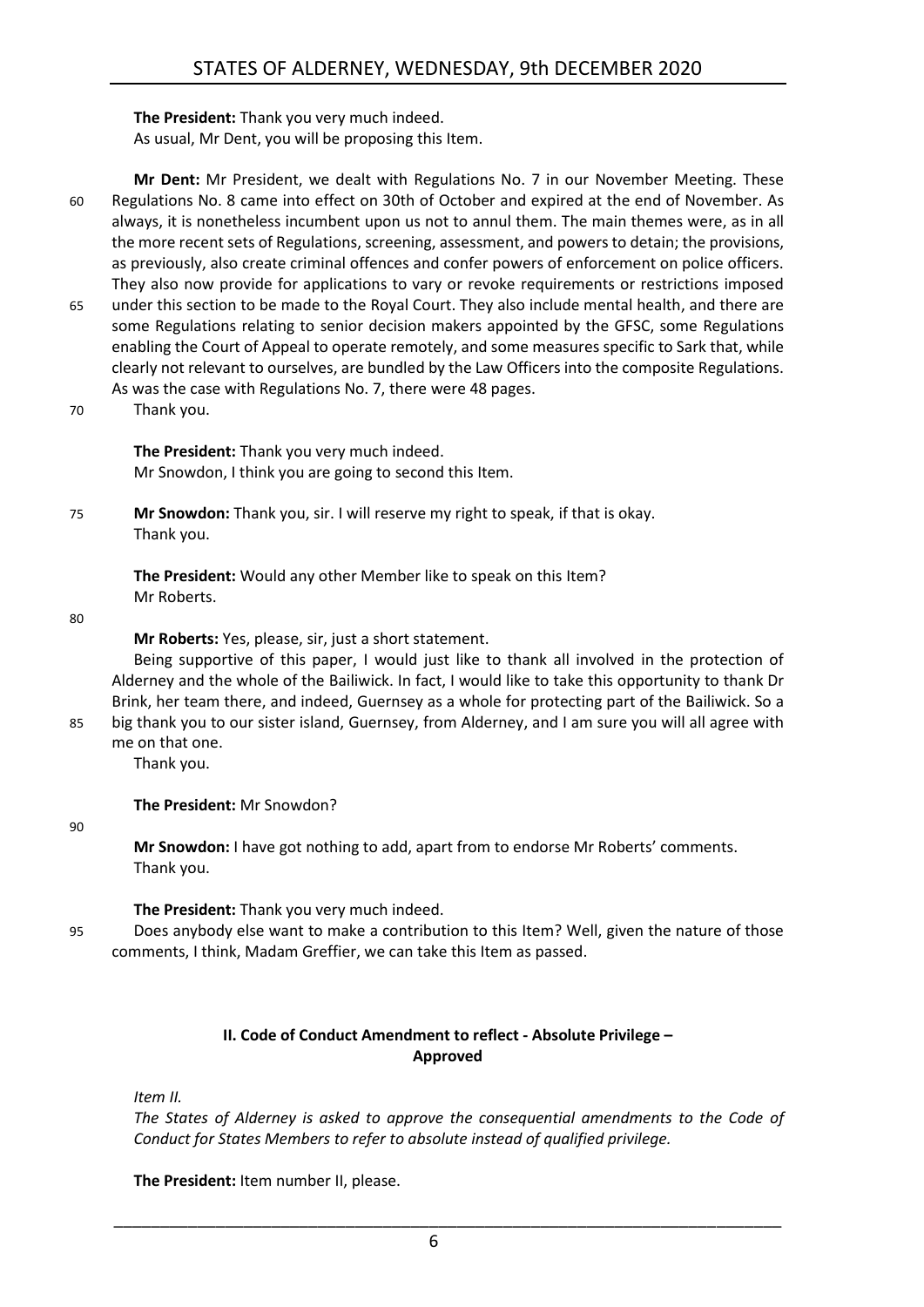**The Greffier:** Item II, sir, is the Code of Conduct Amendment to reflect the rule of absolute privilege. The States is asked to approve the consequential amendments to the Code of Conduct 100 for States Members to refer to absolute instead of qualified privilege.

**The President:** Thank you. Mr Abel, any comments from the People's Meeting?

- 105 **Mr Abel:** Mr President, from the People's Meeting, a comment was made by a member at the meeting that he was astonished that States Members are now being provided with absolute privilege, and he further commented that the current Code of Conduct needed reviewing. In reply to that, Mr Dent provided clarification that the Billet Item was to update the Code of Conduct to reflect the Government of Alderney Law 2004, which had been amended and passed previously.
- 110 He also informed the meeting that the current Code of Conduct was already under review by the temporary Chief Executive.

Thank you.

**The President:** Thank you, Mr Abel.

115 Mr Dent, you are proposing again.

**Mr Dent:** Mr President, colleagues, the Law Officers have advised that amendments to the Code of Conduct for States Members relating to absolute privilege need to be made prior to the Government of Alderney (Amendment) Law 2020 being registered in the Royal Court and the 120 Court of Alderney, otherwise the Code of Conduct will be inconsistent with the Government of Alderney Law.

The amendments very simply substitute the references and text relating to qualified privilege for States Members to absolute privilege. I would add that these amendments are unrelated to the review of the Code of Conduct currently being undertaken by the temporary Chief Executive, 125 and if I may repeat, they are necessary for the proper functioning of the Government of Alderney

Law.

Thank you.

**The President:** Thank you.

130 Mr Jean, I think you are going to second this proposition?

**Mr Jean:** I am. Would you like me to speak now or speak later?

**The President:** That is a matter entirely for you, Mr Jean.

135

**Mr Jean:** Thank you, then I will speak now.

What I have to say about this is basically that my feelings are very concerned about the Code of Conduct. I am not concerned about this Item; this Item, I believe, is very good for the States Members, it provides an added layer of important protection which has been needed for some 140 time for States Members speaking their mind in the States of Alderney.

I have already spoken about my views and, to some extent, concerns about the possibility of this being used as a barrier for people to be able to make comments about people in the States; I would hope that that would not happen. But my concerns about the Code of Conduct extend much further than that, and I would hope that, in time, we revert back to the old Code of Conduct 145 and the States give consideration to that, as this one is very difficult as it seems to have been

headed up largely by a vociferous minority that have wanted to use it as a form of defence against criticism from Members of the States, which they themselves have not enjoyed. Thank you.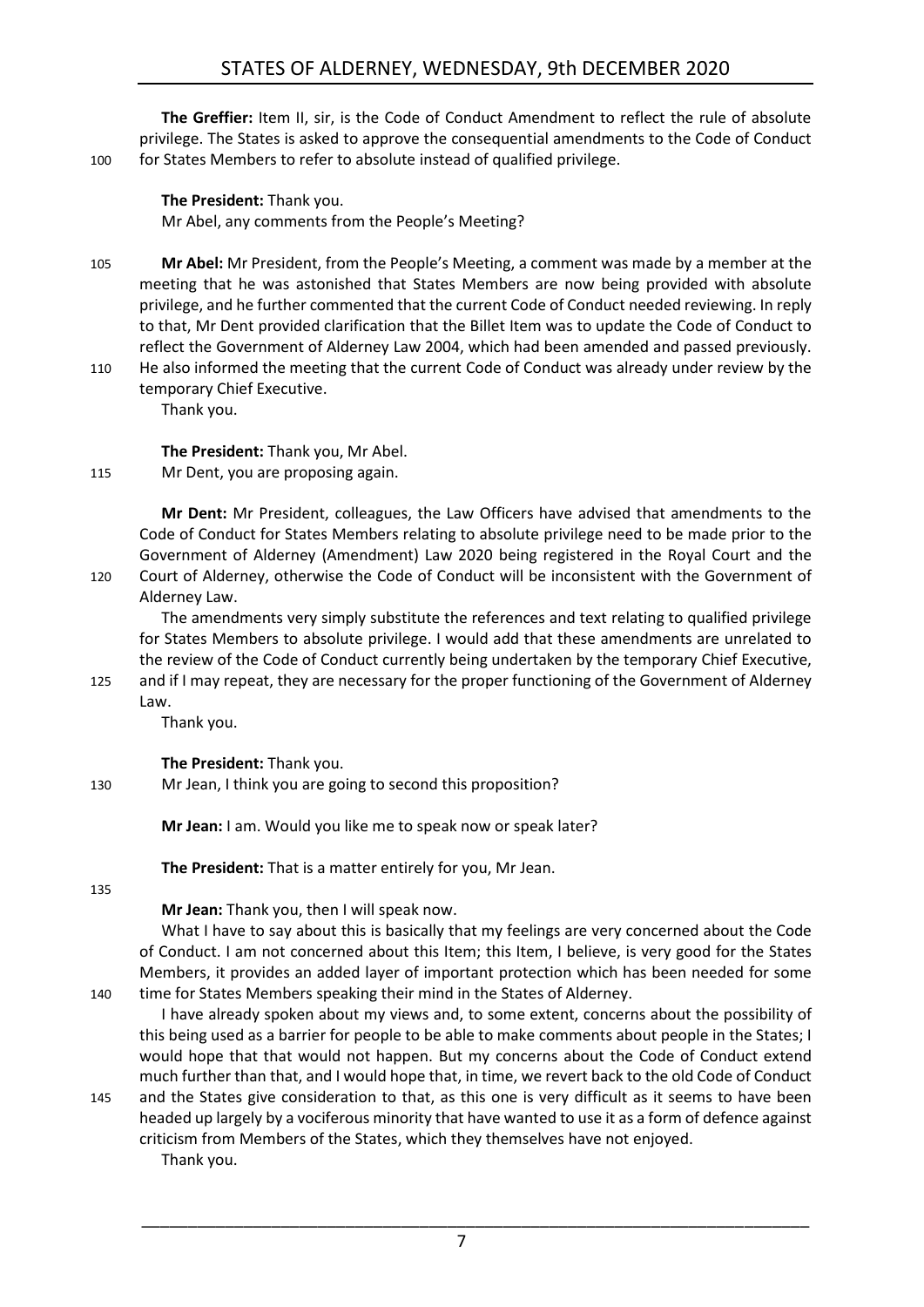150 **The President:** Thank you Mr Jean. Does anybody else wish to speak on this particular Item? Mr Roberts?

#### **Mr Roberts:** Yes, please, sir.

Since I was first on the States, I was advised that legal protection for States Members was in 155 place already; it seems not to have been the case, I am now advised. This part of the Code of Conduct shouts common sense as an elected Member, and they should be protected from litigation against going about his dutiful business. I feel this Code was partially also responsible for the lowest number of candidates we have had for almost 20 years, and people fear this Code of Conduct before going on the States, they do not want to be put in the public eye. Maybe, if this 160 new Assembly feel the same way, we could perhaps change things to correct this damaging, overthe-top accusation of States Members over time? The number of Codes in Guernsey are far lower,

- and yet they have got 38 Deputies; you have got to work and look at those facts and figures. However, I do support this legislation and I will vote for it, sir.
- 165 **The President:** Thank you. Does anybody else wish to speak? Mr Snowdon.

**Mr Snowdon:** Yes, thank you, Mr President.

- 170 Just briefly, I think it is good to give a bit of context that the Policy & Finance Committee more recently has passed a review to be undertaken on the Code of Conduct, so we are waiting to hear back from the temporary CEO how that moves forward. Thank you.
- 175 **The President:** So that being the case, unless anybody wishes to vote against this, I think again, we can take this as passed.

#### <span id="page-7-0"></span>**III. Alderney Commission for Renewable Energy: Appointment of Commissioner – Approved**

*Item III.*

*The States of Alderney is asked to approve, on the recommendation of the Policy and Finance Committee and in accordance with section 6 of the Renewable Energy (Alderney) Law, 2007, the appointment of Mr Stephen Taylor as Member of the Alderney Commission for Renewable Energy.*

**The President:** Item III, please.

**The Greffier:** Sir, Item III is the Alderney Commission for Renewable Energy: Appointment of 180 Commissioner

#### **The President:**

Thank you. Mr Abel, anything from the People's Meeting?

185

# **Mr Abel:** Yes, Mr President.

From the meeting, there were some questions with regard to the background of Mr Stephen Taylor, why a Commissioner was needed now, and the period of appointment was raised in the questioning. In answer to that, the temporary Chief Executive provided a background on Mr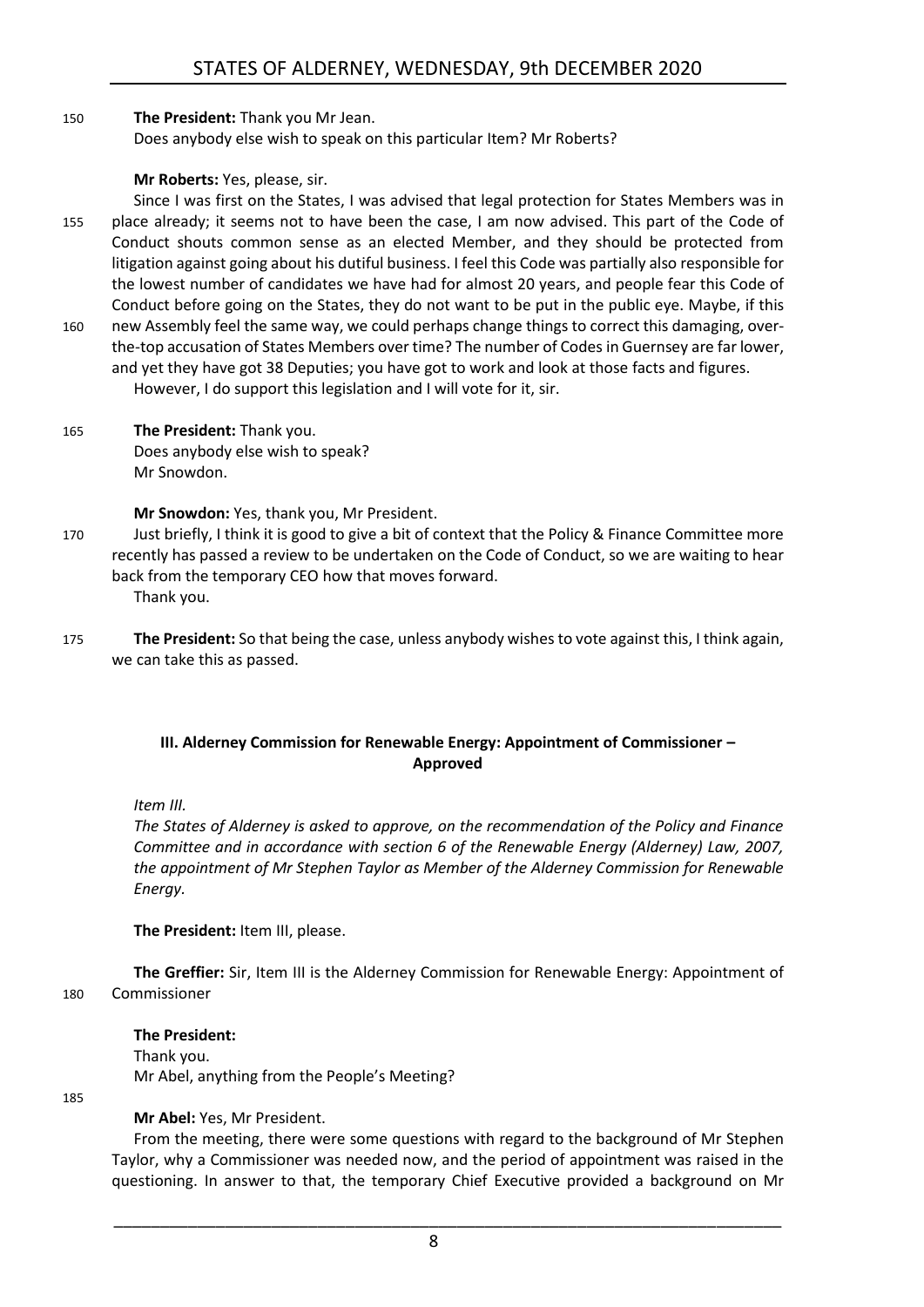190 Taylor's qualifications. The Deputy Chief Executive also clarified that the ACRE post, as is the case with other Commissioners who are currently civil servants, will not be remunerated. The Deputy Chief Executive also clarified that the Alderney Commission for Renewable Energy Law requires a minimum of three Commissioners and that these persons would hold office until such time as the Policy & Finance Committee deemed it appropriate that the Commission should recommence its 195 more traditional activities.

In addition, Mr President, questions were put with regard to the rules of procedure for a People's Meeting, whether a written query was permitted. Mr Dent and myself pointed out that as there were no provisions in the Government of Alderney Law, Section 22, regarding written questions to the People's Meeting, that written questions requiring more broad discussions were 200 more properly handled as part of the open forum that followed the People's Meeting.

Thank you, there were no other comments.

#### **The President:** Thank you very much.

Mr Dent, you are proposing again.

205

#### **Mr Dent:** Thank you.

Mr President, in January 2019, the Commission was reduced to a Chairman and to two others, the statutory minimum, and it was effectively mothballed. Two temporary Commissioners were appointed from amongst the civil service. On 16th April 2019, the ACRE Chairman was similarly 210 replaced by the then CEO. If and when new licensing is deemed appropriate, these temporary Commissioners can and would, of course, be replaced.

With the departure of Mr Muter as CEO, it is incumbent now to replace him as a Commissioner. This resolution would place Mr Stephen Taylor, our strategic financial advisor, in that role. Mr Taylor has indicated he will accept no salary for this role.

215 Thank you.

# **The President:** Thank you.

The Billet suggests that Mr Jean was going to second this proposal, but he very helpfully pointed out that he was not, and it was an administrative error, but Mr Gentle was.

220 Mr Gentle, please.

# **Mr Gentle:** Thank you.

I have nothing further to add to Mr Dent's comments, other than to say I commend the States of Alderney to approve this.

225

#### **The President:** Thank you.

Does anybody else have any comments they would like to make about this Item? Mr Snowdon.

# 230 **Mr Snowdon:** Yes, thank you.

I think this Item actually follows a paper that I submitted to the P&F a few months ago. I think, as we know, it is important that ACRE is still functioning, it is still operational, it still has functions that it needs to perform in the near future, so therefore, we do need three Commissioners. As Mr Dent rightly identified, Andrew Muter was the Chairman of ACRE, and now that has moved on to

235 new pastures, it is appropriate for us to appoint a new civil servant, and I think it is just worth highlighting, I think, when we did have the Commissioner's before, it was over £100,000 we were spending on the Commissioners, so this is in-house and it keeps the costs down.

However, going forward, if something happens with renewable energies, we will need to appoint new Commissioners because the Regulator and the States of Alderney acting as both is 240 not quite appropriate, but at this time, I think it is okay.

Thank you.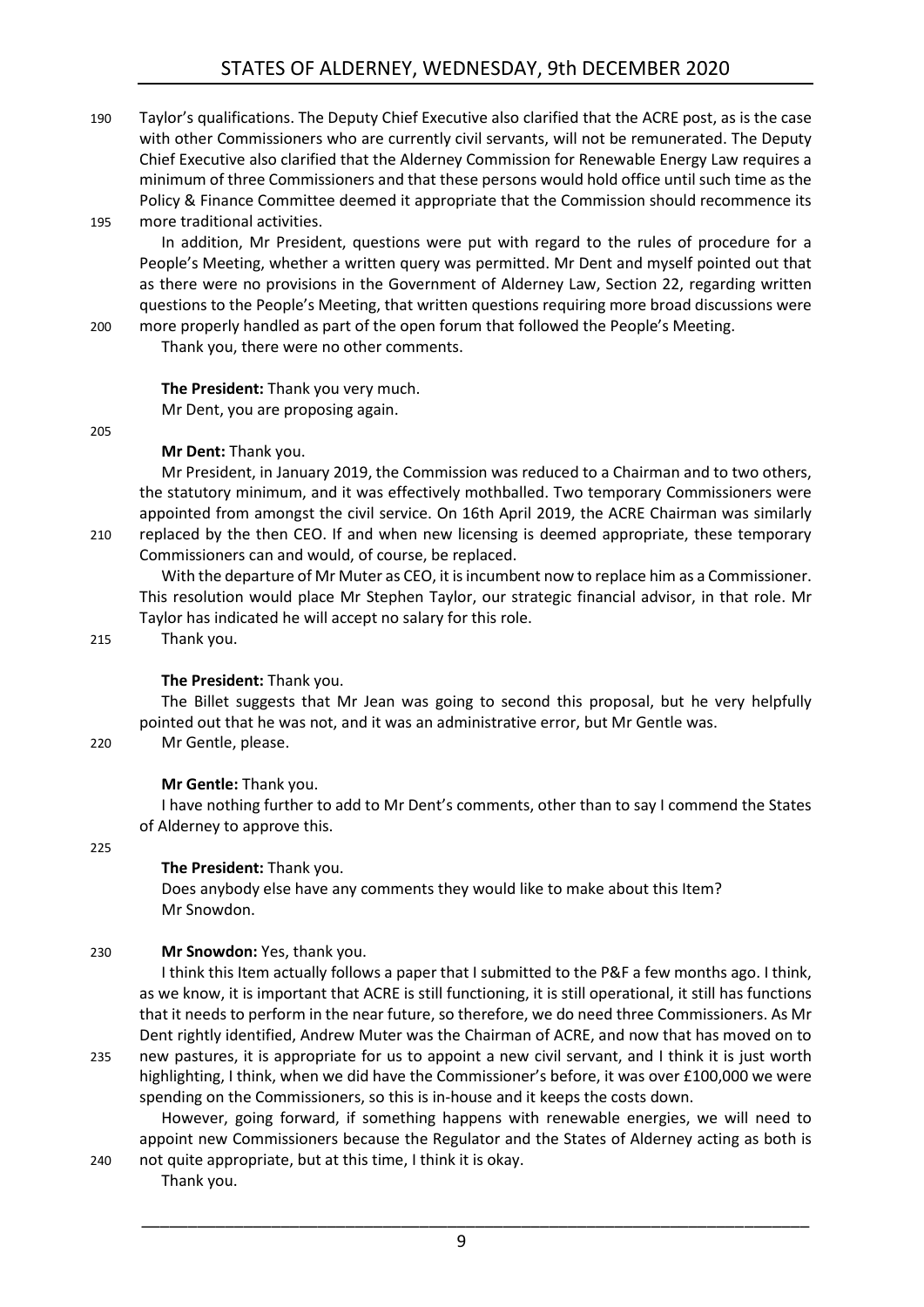**The President:** Thank you very much. Anybody else? Mr Jean.

 $245$ 

**Mr Jean:** Yes, I would just like to point out, if possible, next time around, when appointing commissioners—I am picking this up from the remarks of Mr Snowdon, which I thought were interesting and really valid—that we try to get the Commission to do the job without payment; it would be helpful and a sensible thing to try and look at.

250 Thank you.

#### **The President:** Thank you, Mr Jean.

Does anybody else wish to make a contribution? That being the case, again, I think, Madam Greffier, we can take this one as passed.

255

**The Greffier:** Thank you, sir.

#### **IV. States of Alderney Revenue Budget 2021 – Approved**

<span id="page-9-0"></span>*Item IV.*

*The States of Alderney is asked to approve a 3% increase to the combined 2020 yield of Occupiers Rate and TRP to enable rates to be set for Alderney Property Tax rates of charge in 2021 and to accept the amended States of Alderney Revenue Budget for 2021.*

**The President:** We will now move on to Item IV, please.

**The Greffier:** Item IV is the States of Alderney Revenue Budget 2021. The States of Alderney is asked to approve a 3% increase to the combined 2020 yield of Occupiers Rate and TRP to enable rates to be set for Alderney Property Tax rates of charge in 2021 and to accept the amended States of Alderney Revenue Budget for 2021.

#### 260 **The President:** Thank you.

Mr Abel, were there any comments at the People's Meeting?

**Mr Abel:** Mr President, yes there were. Following a question, background was provided on the budget and the changes to the budget since previous submission, and discussion took place more 265 broadly around the 3% increase in this particular budget, which Mr Dent will cover.

In addition, a member at the meeting commented that Alderney residents who had medical insurance would now be paying twice for an ambulance service, with it now being covered in the States budget. The temporary Chief Executive advised that he would follow up on this matter, and the feedback I have had is that he has followed up with local insurers, who indicated that they 270 would review their rates based on the reduced risk via the incorporation of the service within the States budget. In addition, the members of the community are advised to follow up with their insurers to make sure that they get that reduction in rates.

A further question was with regard to whether the budget included the funds from the Alderney Ambulance Service that were due to be transferred to the States of Alderney at the end 275 of 2020. The Treasury Assistant advised that no provision had been made in the budget, as it was unknown what residual funds would be available to transfer. However, when they were transferred, they would be held in the reserve fund in the States of Alderney accounts for the ambulance service use.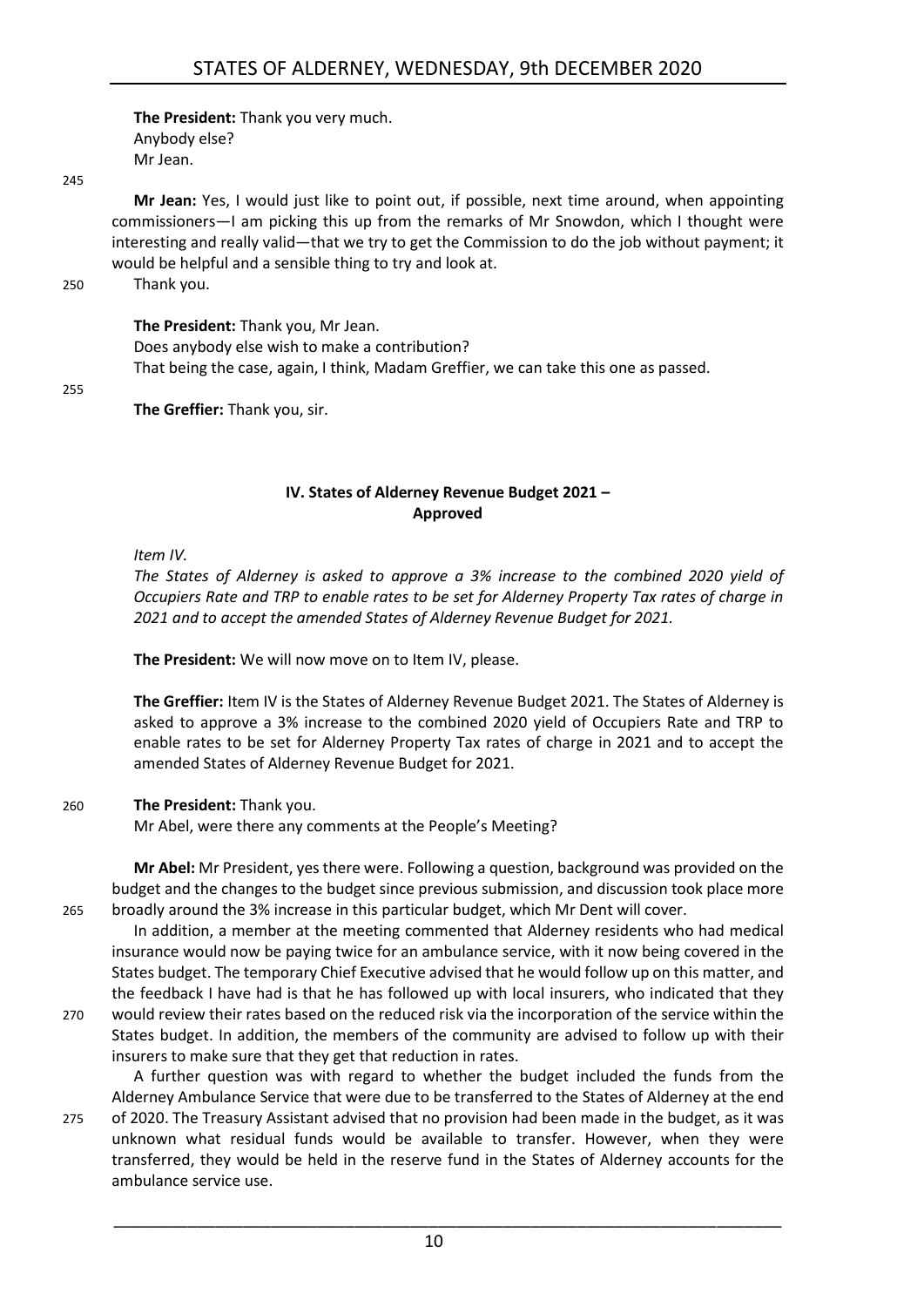# STATES OF ALDERNEY, WEDNESDAY, 9th DECEMBER 2020

A further question was raised via a States Member around the approval process of the 280 Alderney Property Tax Law and its progress through the Ministry of Justice and Privy Council, and whether States Members had been properly informed. I understand that the States Member concerned will wish to elaborate on this topic further today.

There were no further comments.

285 **Mr President:** Thank you very much indeed. Again, Mr Dent, over to you.

**Mr Dent:** Mr President, colleagues, at our meeting on 14th October, we agreed the Revenue Budget for 2021, but we did not agree the recommended increase of 5% to the new Alderney 290 Property Tax. As a result, the States is facing an overall shortfall in its revenue budget of over £80,000. Failing to address this tonight would result in a deficit budget.

We would also be unable to build the reserves deemed so important in these difficult financial times and, unlike the United Kingdom and Guernsey, we do not have the ability to borrow large sums. In fact, and unlike many of the local organisations that the States support, the States itself 295 have no reserves.

Colleagues, with inflation at 2%, the 3% compromise increase you have before you tonight is, in fact, a real-term increase of just 1%. And when this increase is viewed together with the 0% increase in water rates that we have been able to achieve, with the incorporation into the budget of the cost of the ambulance service, a move that adds to the property tax a sum of between £2

- 300 and £4 per month per household, but which replaces the much larger current subscription charge, typically £90 per year or £7.50 per month. Clearly, the fact that some elements of general office accommodation will not now be exposed to substantial TRP increases for 2021, these being the increases agreed in 2019 as part of the Guernsey budget for 2020 and for subsequent years. We must surely all agree this is value for money.
- 305 Colleagues, as I hope you have already calculated, the proportion of your property tax going to fund the ambulance next year will be just 1.7%. So if you added that 2% increase to account for inflation to the 1.7% needed for the ambulance, you would get 3.7%. As you can see, by proposing an only 3% increase we are, in real terms, achieving a small reduction in the charge.
- Now, while we are on the subject of the ambulance, there were two questions at the People's 310 Meeting that I should probably address as well. The first concerned Alderney residents being able to use the Guernsey ambulance service in the same manner as when they were subscribers. I can confirm tonight that Alderney residents will not be charged if they call upon St John's Ambulance in Guernsey; a reciprocal agreement confirming this is being prepared by an officer of St John's Ambulance.
- 315 The second concerned Alderney residents who are covered for ambulance services under their personal health insurance policies who might end up paying twice—i.e. for both the property tax and their insurance premium. In this regard, it is important to remember that personal health insurance is optional, that paying taxes on property is not, and the shift in approach was agreed after public consultation. The Chief Executive, as my colleague, Mr Abel, has just said, has,
- 320 however, spoken to the director of one of the leading Bailiwick personal health insurers, who has agreed to consider an Alderney discount on premiums in the light of the insurer no longer being liable to cover emergency ambulance trips. He did, however, advise that they would need to analyse the numbers first before making any further commitment.

Finally, we need to remember that the States will still be seeking to recover the cost of 325 emergency ambulance journeys from individuals and/or their insurers if they are non-resident and they are not a subscriber to the St John's Ambulance Service in Guernsey.

Colleagues, let me now return very briefly to the deficit. I am sure that none of us want our earlier failure to address this to compromise our new relationship with the States of Guernsey. Given the Bailiwick-wide 'Revive and Thrive' strategy, given our desire to participate in this 330 Bailiwick-wide initiative, and given the fact that borrowing has never been so cheap, we would be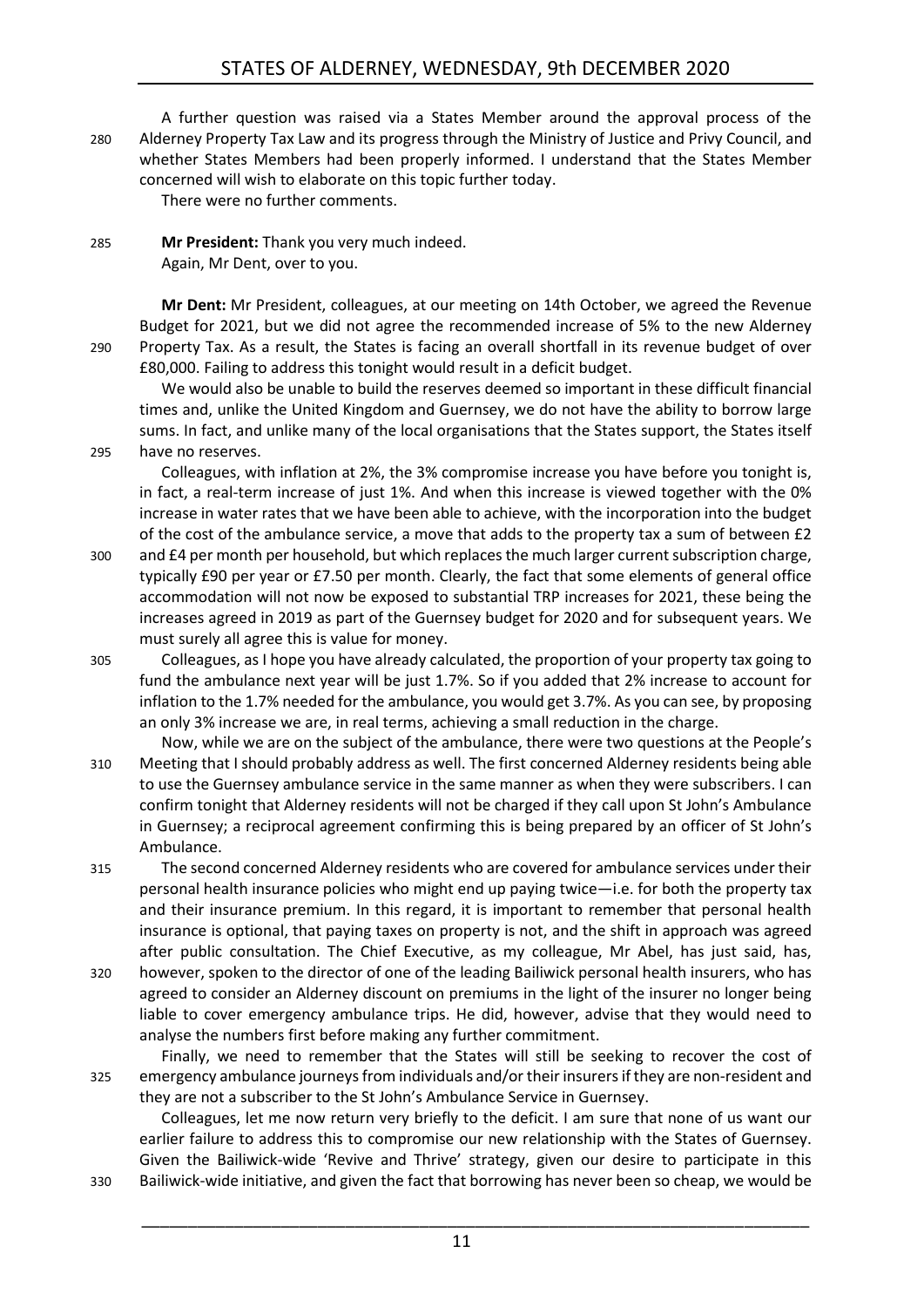truly foolish to jeopardise this relationship. As I think you know, we now have a once-in-a-lifetime opportunity to work with Guernsey on a joint economic revival programme, a programme that could see capital investment in projects likely to generate wealth in both our islands. With the possibility of interest rates falling to below zero, we could actually be looking at an investment 335 programme that is unlikely to be, in terms of value, ever again in our lifetimes. Colleagues, please do not jeopardise this opportunity.

Thank you.

**The President:** Thank you.

340 Mr Harris, I think you are seconding this proposition.

**Mr Harris:** Yes, thank you, sir, and fellow colleagues.

Mr Dent has already detailed the facts and figures for this Item, and I will do my best to avoid any repetition for the state of your attention spans, but I do wholly endorse Mr Dent's proposal.

- 345 Just to say: having stood here in October in support of the 5% increase to the new Alderney Property Tax, it will come as no surprise that I fully support this 3% rise instead. It was our task to deliver a responsible budget, which we did, but as Mr Dent said a moment ago, failing to address this matter tonight would result in an obviously unacceptable budget deficit, plus the inability to create much-needed reserves in difficult times.
- 350 I can only reiterate the point made by Mr Dent that we cannot be allowed to compromise our positive new standing with the States of Guernsey. For the first time in a long time, we have equal standing within the Bailiwick, which is backed by positive words and co-operation from our friends and colleagues on our sister isle, a position which just a few months ago seemed very unlikely indeed. The 'Revive and Thrive' strategy is a solid initiative to benefit all islands within the
- 355 Bailiwick, and for us to jeopardise any positivity or hope for economic revival in line with Guernsey would be an enormous misstep.

It has not been an easy year for Alderney, but thankfully, it has been a lot better than almost everywhere else. I have to make the point that no one ever wants to raise rates or taxes; we all pay them, we are all affected by them, but the fact of the matter is these things are often borne 360 from necessity, and we have been trusted to make these occasionally difficult and unwanted decisions on behalf of the people of Alderney.

For the price of a pint a month on an average property, I can say that it could be so much worse, considering the greater issues outside of our Alderney bubble. For me, it is all really about perspective, and we have to try and look at increases like this as a small price to pay for the 365 privilege of living where we do, currently without the problems facing much of the outside world.

So I would like, again, to thank our Treasury colleagues who have worked tirelessly on this throughout 2020, and finally, I trust my colleagues to make the correct judgment on this Item. Thank you.

370 **The President:** Thank you very much indeed. Who would like to speak on this? Mr Jean.

**Mr Jean:** First of all, I declare an interest, I am one of the minority of people who will be 375 becoming a tax collector for the States of Alderney—I will start with that—but there are others.

For me, this issue has been dogged by problems. It has not been well prepared. In my opinion, we should have worked more closely with Guernsey on this Item; instead, we have been receiving outside advice, which I believe has led us into choppy waters and possibly, for me, a reputational issue for the States of Alderney itself because so many things have gone wrong with this. We hear 380 them coming at the People's Meeting. We hear that we cannot put … and I say to you this: because we have had to place the ambulance subscription issue into the revenue budget, because it was not allowed to be attached to the new property tax, and nor was the 5% increase, plus that when

12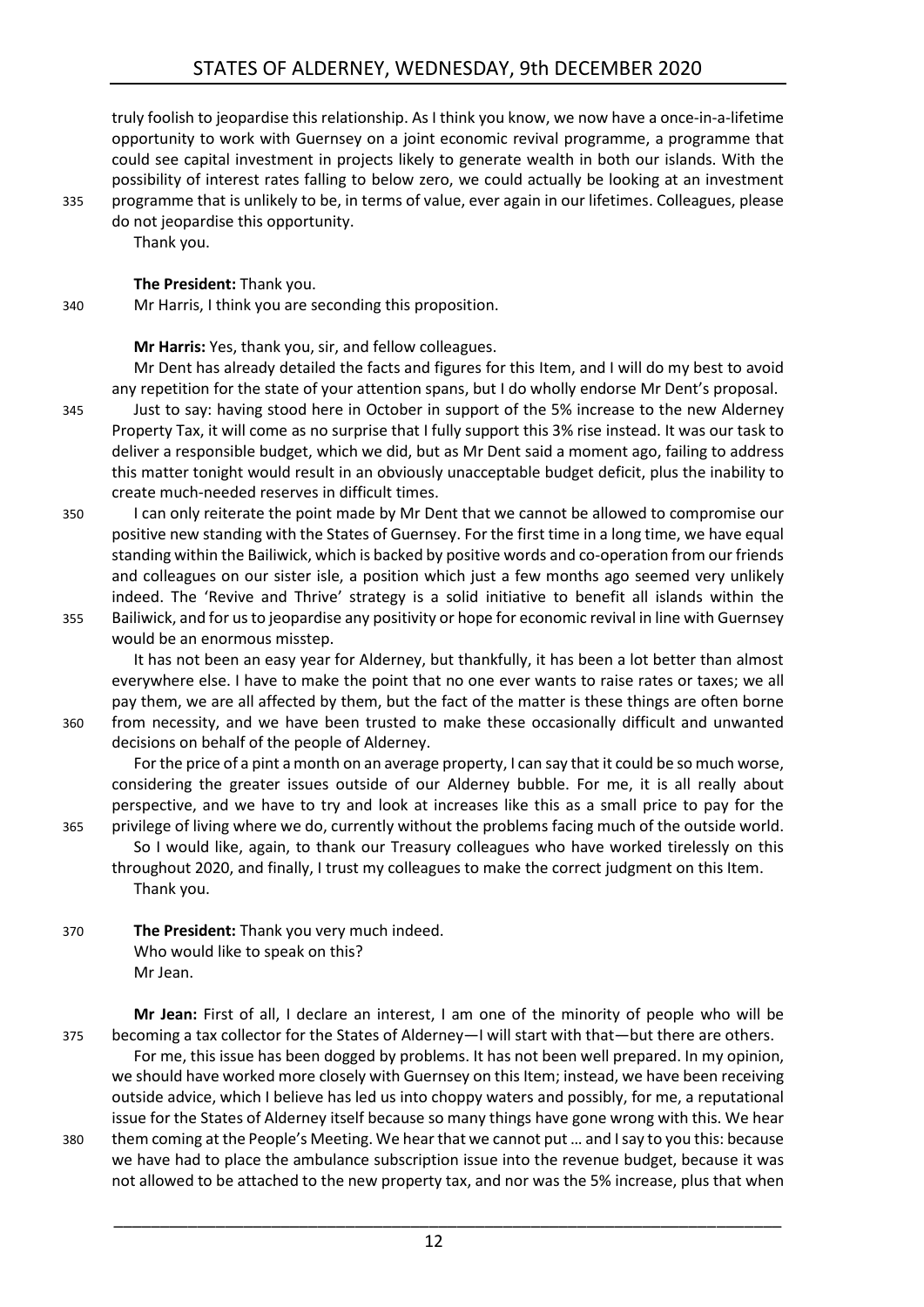we are left with the situation with the TRP, Guernsey are unhappy that our rate will be different to theirs.

385 I am sorry, but I am not going to touch this Item at all, and nor will I touch anything to do with it or vote for it.

Thank you.

**The President:** Thank you, Mr Jean. 390 Would anybody else like to make a contribution? Mr Gentle.

**Mr Gentle:** Mr President, colleagues, thank you.

I stood here next to Mr Harris in October when he was in favour and I spoke against the 5% 395 rise, as I believed that hitting people in the pocket was not necessarily the way to go in the current climate.

We have been presented with this option of 3%, which is double that of Guernsey's as not yet agreed 1.5% increase, but it is one that I will support. We have subsequently been made aware, as Mr Dent has already stated, that there will be an £80,000 hole in our budget, which within our

- 400 new financial arrangement with Guernsey was patently not acceptable. As we have already heard, the end of the third quarter RPIX figure is 2%, so Guernsey, with all their millions, can hope to set their rise at less than inflation, but our proposed rise is only 1% above—or, to put it another way, £11 per year, or less than £1 per month, on the average 300-unit property. The total figure for that average 300-unit property will be £33: £22 for the RPIX component and £11 for the extra bit.
- 405 Guernsey is able to hope to keep its TRP increase at 1.5%, as it has got £82 million in reserve to meet budget deficits in 2020 and 2021; as you have heard, we have not got anything. We also cannot subsidise particular sectors without adding to the burden on other sectors.

A 1.5% increase here would add less than £25,000 to our budget, still leaving a £55,000 shortfall. We have to go for 3% to help plug that hole.

# 410 Thank you.

**The President:** Thank you very much indeed, Mr Gentle. Ms Burgess.

415 **Ms Burgess:** Thank you, President, fellow States Members.

As a member of the Finance Committee, when we spoke on this in October, we had already discussed this and had a clear decision made on how I was going to vote. We came in and my colleagues made some very good points, and then I surprised myself by really having been won over by those points, and I voted against the actual increase.

420 Obviously I have been sitting here listening again, and today I really appreciated what Mr Harris said, and Mr Dent. I realise the 3% is a compromise, but it is tackling the deficit, we have to sometimes sit up and be counted. As much as I got won over in the October meeting, this time, I am very firm in the belief that this compromise has to be done, and 3%, as explained by Mr Gentle and Mr Harris, actually equates to not a massive difference in an annual budget in a household.

425

# **The President:** Thank you.

Does anybody else wish to make a contribution? Mr Dean.

# 430 **Mr Dean:** Thank you, sir.

Colleagues, obviously, I was not at the October States meeting, which is rather unfortunate, because I would have voted for the 5%. Obviously, the Finance Committee has done a huge amount of work on this, not only on this year, last year, and the year before. I think a fundamental misunderstanding of what the actual Finance Committee were recommending was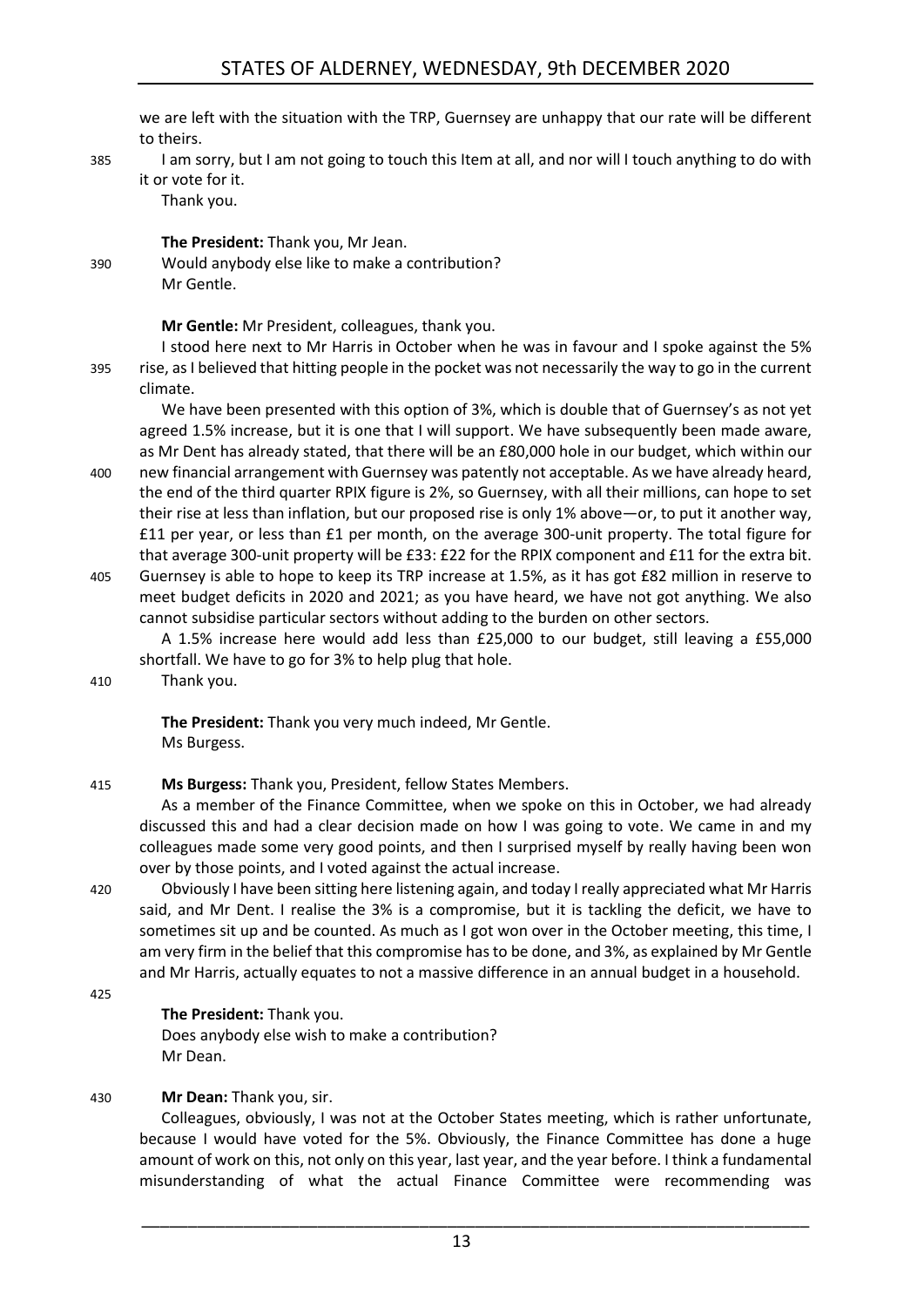- 435 misunderstood in this Chamber, and unfortunately, it leaves us in the situation now where we are in a budget deficit. We have already been, all year, tightening our purse strings, looking at every Department, making sure they re-budget to actually come in under budget and actually save some money, and I think it was important that the 5% was actually increased last time. Hopefully not, it could be said that certain Members in here who are wanting to be re-elected actually did not vote
- 440 on it, so it was actually a benefit to them; I hope that is not the case, but personally I think we should have gone for the 5% because certainly next year we would have had some additional money, and we may have been of the opportunity to actually say next year, like the Water Board did this year, we actually have enough money, we will not be making any increase. By only increasing by 3%, the chances of that are pretty slim, so it was most disappointing that some 445 members of the Finance Committee did not actually vote for it last time.
- 

Thank you, sir.

**The President:** Does anybody else with to speak? Mr Snowdon.

450

**Mr Snowdon:** Thank you, President.

can keep taxing people the whole time.

Interesting debate so far. What concerns me, and I keep raising it in this Chamber, is the people—I think people are struggling.

- I just want to go through some bits and pieces, because I keep going on about this, but we had 455 5% that came into this Chamber and was kicked out last time; now we are asking for 3%. I am not quite sure where it was written, but there was a promise, I thought, that in 2021, there would not be any increase at all, but now we do seem to have the increases coming out. Occupiers' rates went up by 5%, TRP went up by 10%, and even more for bigger properties, but I am concerned that we are actually pushing through higher and higher taxation the whole time, and what I would 460 actually like to see is more savings across the board.
	- I know everyone is working very hard, and we see new vehicles, new purchases, lots of different toys and equipment, which are needed, but are they needed right now? Has the stuff actually come to the end of its life, and do we need to keep buying this stuff, because we seem to buy so much stuff and it is costing so much money. And if you go back to the people in the street,
- 465 what really concerns me is that when we put the whole package together—high electric costs, high oil costs, high food costs and travel costs, maybe just to Guernsey on a staycation holiday things are getting expensive.

I do not know how many Members have seen it, but the States of Guernsey Data Analysis Team undertook a survey with Alderney people, including Guernsey people, and the responses from 470 Alderney that did respond to that, 35% of them said that they were on reduced income this year. Now, that really concerns me, and I do not think we are actually taking into consideration that things are going to get bad, and that is why I do keep raising these concerns that I do not think we

I think what we need to do is actually make new income streams and, I am sorry, I do not 475 think—I am to blame as well, because we are all sitting here—but I do not think we are looking at enough new income streams to support the States of Alderney. Luckily, we have had the Gambling Commission, but that is dropping. I think it is absolutely essential we look at the new income streams and look at more savings across the board of the whole States of Alderney, and that is across the board, because I think too much money is being spent at the moment.

- 480 So unfortunately, I am not going to support this. The Finance team has worked very hard putting the budget together but I do not feel there have been enough savings put across the States of Alderney, and I think we have got into this situation again. So I find that, frustratingly, I am going to be voting against this tonight, because I am just not impressed that this keeps coming back, and I have not heard the right argument.
- 485 I should have declared an interest, that I do have property in Alderney. Thank you.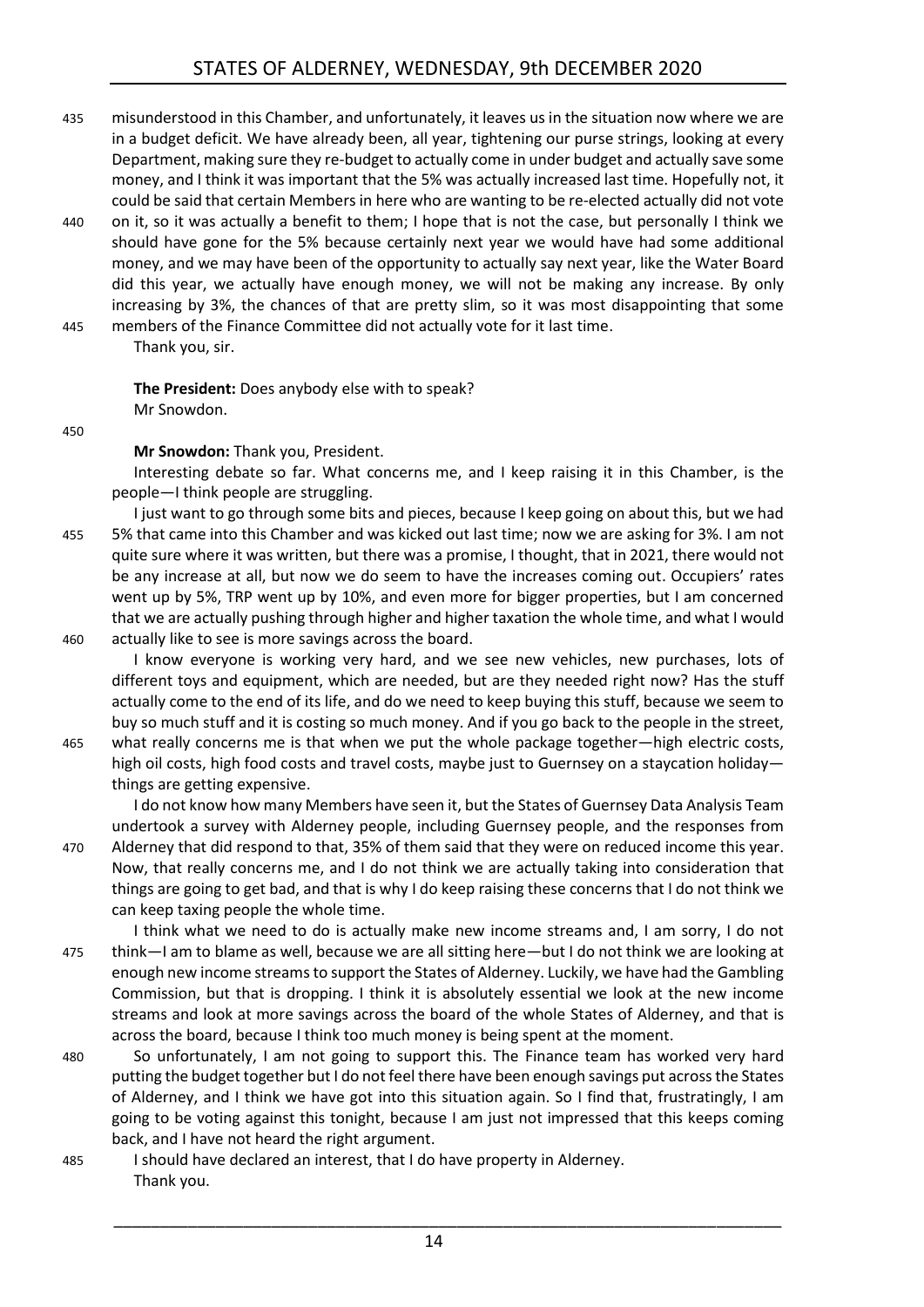**The President:** Thank you, Mr Snowdon. Mr Roberts.

490 **Mr Roberts:** I cannot add much more to what Mr Snowdon has actually said; he took down a lot of what I have written down, I cannot be supportive of this rise. After the promise last year in 2021 not to raise rates, and we put the ambulance on a further rise of 3%. Everybody is under strain; it costs so much with connectivity, we have to try and keep things down.

I have also mentioned that we need to make money from savings within, and I see a lot of 495 purchases that I do question from time to time, and I think we can save a lot more than £80,000 from savings within. So I will not be supporting this paper tonight.

#### **The President:** Thank you, Mr Roberts.

That appears to be everybody so, Mr Dent, do you wish to exercise your right of reply?

500

#### **Mr Dent:** Thank you.

Yes, I will just make two points, if I may. First of all, to Mr Jean, I would say we have worked very closely with Guernsey on this issue for what would be over four years. They have been consulted and they have worked with us all through the process.

505 Secondly, I would go back to the point I made earlier: in real terms, if you take into account inflation and the fact that we are incorporating the ambulance service, in real terms, it is actually going down.

Thank you.

#### 510 **The President:** Thank you very much, indeed. Now, may we move to a vote, Madam Greffier, please?

#### *A vote was taken and the results were as follows:*

| <b>FOR</b>  | <b>AGAINST</b> | <b>ABSTAINED</b> |
|-------------|----------------|------------------|
| Mr Abel     | Mr Jean        | None             |
| Ms Burgess  | Mr Roberts     |                  |
| Mr Dean     | Mr Snowdon     |                  |
| Mr Dent     |                |                  |
| Mr Gentle   |                |                  |
| Mr Harris   |                |                  |
| Mr McKinley |                |                  |

**The Greffier:** That is carried, sir.

# 515 **The President:** Thank you very much, indeed.

# **V. Alderney Property Tax Tariffs 2021 – Approved**

<span id="page-14-0"></span>*Item V.*

*The States of Alderney is asked to approve "The Alderney Property Tax (Amendment) Ordinance, 2020"*

**The President:** Item V, please.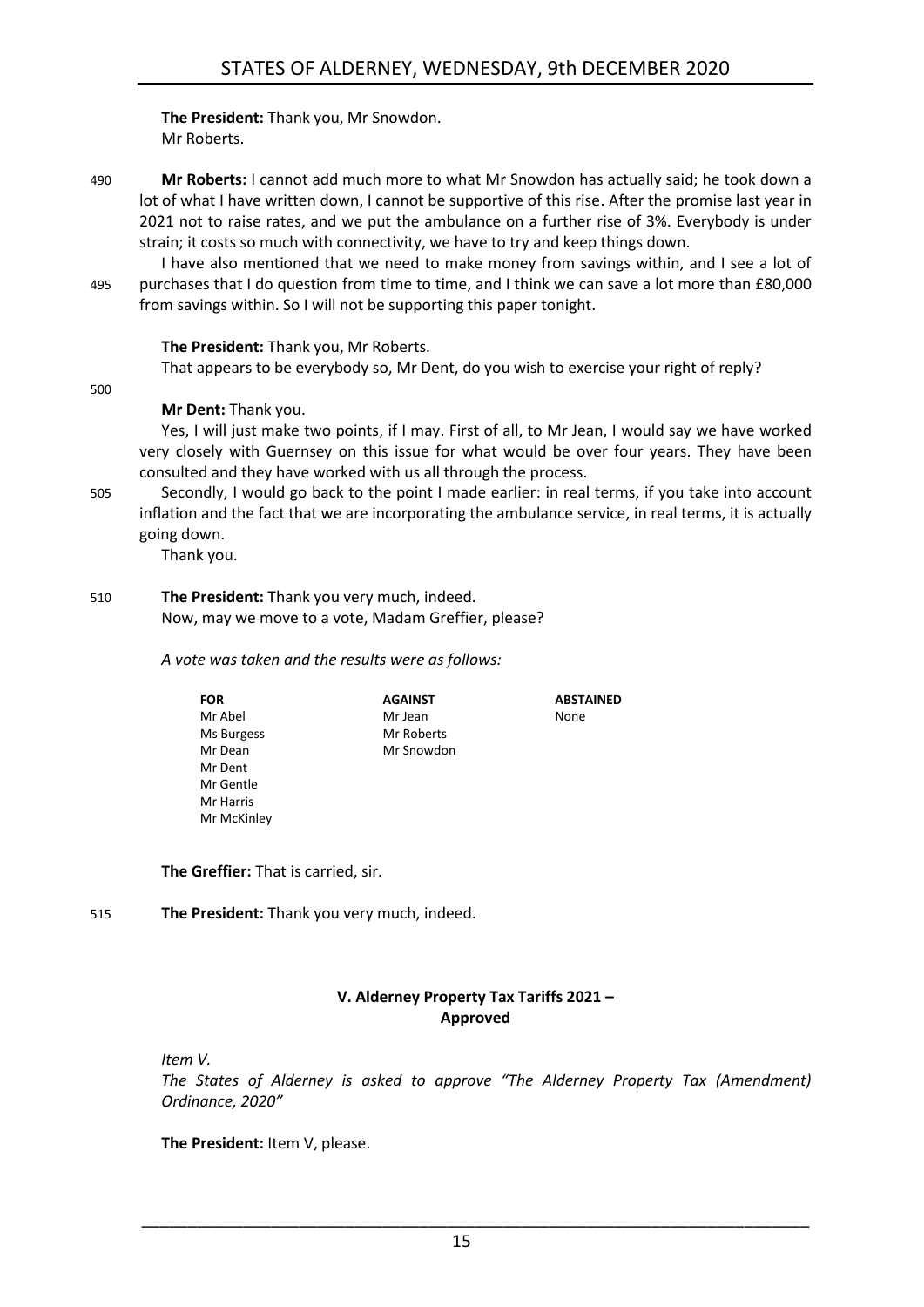# STATES OF ALDERNEY, WEDNESDAY, 9th DECEMBER 2020

**The Greffier:** Sir, Item V is the Alderney Property Tax Tariffs for 2021. The States is asked to approve the Alderney Property Tax (Amendment) Ordinance, 2020.

#### 520

**The President:** Mr Abel, anything from the People's Meeting?

**Mr Abel:** Mr President, there was some clarification, but no full comments. Thank you.

525

**The President:** Thank you very much, indeed. Again, Mr Dent, you are proposing.

**Mr Dent:** Yes, Mr President, colleagues.

- 530 These are simply the tariffs consequent on your agreement to a 3% increase in the combined 2020 yield of Occupier's Rates and TRP. The amendment will also repeal the clause in the Alderney Property Tax enabling legislation that the Privy Council considered inappropriate, and which would have allowed the States to repeal the law without appropriate scrutiny. Your approval of this Ordinance tonight, we understand, should cause the Privy Council to approve our legislation
- 535 and for the disruption to the process that otherwise would occur to disappear. Thank you.

**The President:** Thank you very much, indeed. Mr Harris, you are seconding this.

540 **Mr Harris:** Yes, sir, nothing to add, thank you.

**The President:** Thank you very much, indeed. Who would like to speak? Mr Jean.

- 545 **Mr Jean:** Yes, I would like to ask if we have the approval yet from Privy Council, or if the MOJ has, indeed, placed this before the Privy Council, because it just seems to me we are jumping ahead of the gun here, we are just working right ahead of the field everywhere, perhaps, where we should not be at the moment until we have got approval.
- 550 **The President:** Thank you. Does anybody else wish to speak on this topic? Mr Dean.

**Mr Dean:** Thank you, sir.

- It is more of a question for Mr Dent, actually, when he sums up: if we are not allowed to appeal 555 the costs by Ordinance, how are we ever going to change it? Obviously at the moment, you either have a new law or you appeal it with an amendment to the Ordinance, but if we cannot do it like that, the idea of actually having the Property Tax so, possibly in the future, we may not follow Guernsey and we may be able to reduce it or vary some of the rates, but if we cannot do that by an Ordinance, how are we ever going to be able to vary those rates?
- 560 Thank you.

**The President:** Thank you, Mr Dean. Anybody else? Right of reply, Mr Dent.

565 **Mr Dent:** Yes, and I can reply quite easily to Mr Dean on his point, because the only thing that we cannot do is change the law itself; we can change the Ordinances, and these are the Ordinances that set the tariffs. We have reason to change the Ordinances, we cannot change the law. The Privy Council objected to the clause which said we could change the law itself by Ordinance, and we have basically taken that out.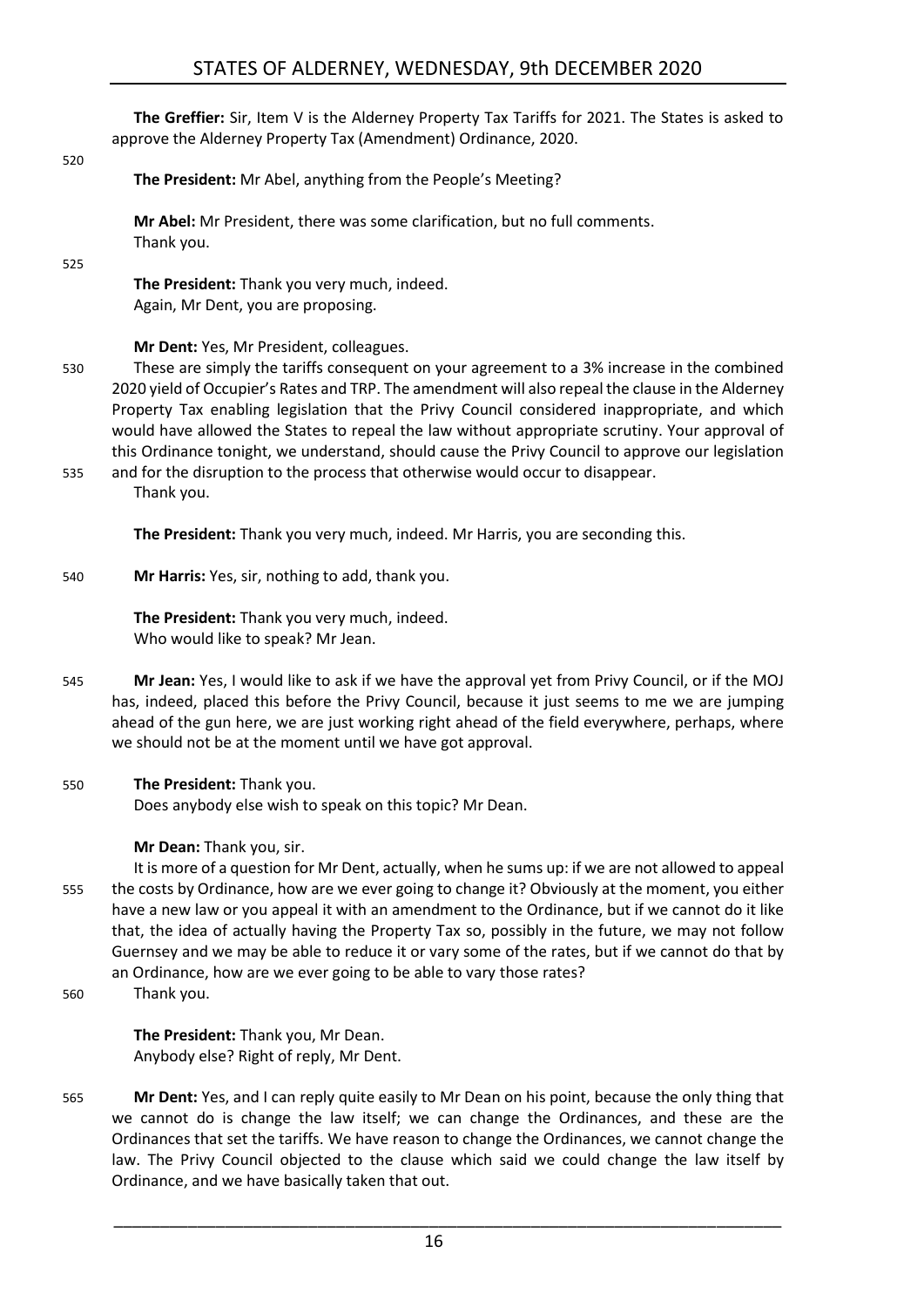# STATES OF ALDERNEY, WEDNESDAY, 9th DECEMBER 2020

570 To Mr Jean, I would say that the Ministry of Justice simply objected to the two words which could have allowed us to change the law by Ordinance, nothing else. Thank you.

**Mr Jean:** Sir, point of order, if I may?

575 **Mr Dent:** Yes, please.

**Mr Jean:** That still has not answered my question: have the MOJ passed the item on for the approval of the Privy Council? Because if not, we are jumping ahead of all of that.

580 **The President:** You do not have to answer it, Mr Dent, but you might think in the circumstances…

**Mr Dent:** The MOJ have obviously consulted with the Privy Council, because they have told us that if we remove these two words, we can presume that the Privy Council will be minded to pass 585 the legislation.

**The President:** Thank you.

I think we will take a vote on this one, Madam Greffier, please.

*A vote was taken and the results were as follows:*

| <b>FOR</b>  | <b>AGAINST</b> | <b>ABSTAINED</b> |
|-------------|----------------|------------------|
| Mr Abel     | Mr Jean        | None             |
| Ms Burgess  |                |                  |
| Mr Dean     |                |                  |
| Mr Dent     |                |                  |
| Mr Gentle   |                |                  |
| Mr Harris   |                |                  |
| Mr McKinley |                |                  |
| Mr Roberts  |                |                  |
| Mr Snowdon  |                |                  |

590 **The Greffier:** Thank you, sir, that is carried.

**The President:** Thank you.

#### **VI. Occupier's Rate Tariffs 2021 – Approved**

<span id="page-16-0"></span>*Item VI.*

*The States of Alderney is asked to approve "The Occupier's Rate (Level for 2021) Ordinance, 2020".*

**The President:** Thank you. Item VI, now, please.

595

**The Greffier:** Item VI is the Occupier's Rate Tariffs for 2021, the States of Alderney is asked to approve the Occupier's Rate (Level for 2021) Ordinance, 2020.

**The President:** Thank you.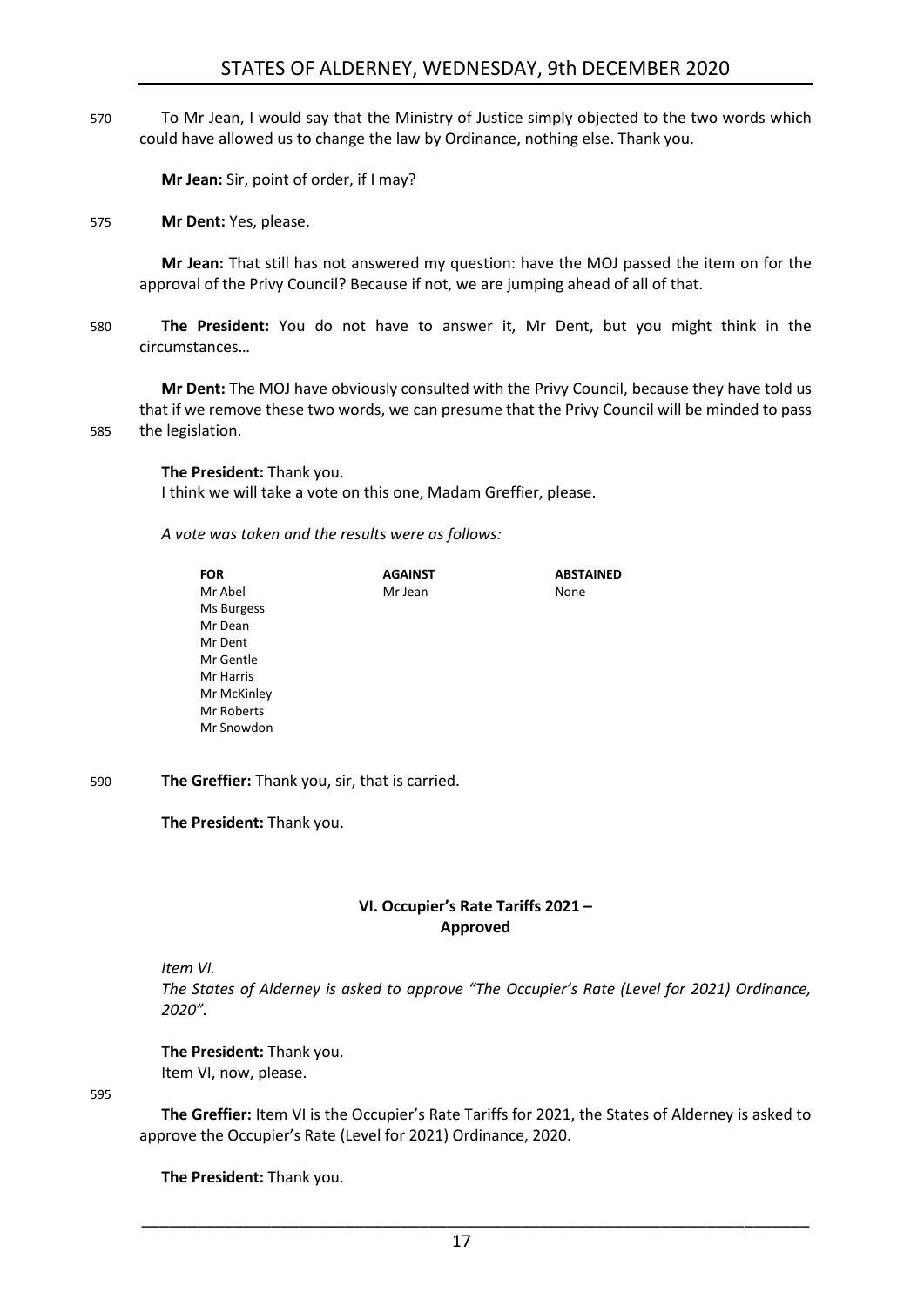600 Anything from the People's Meeting, Mr Abel?

**Mr Abel:** Mr President, there was some clarification provided, but no direct questions. Thank you.

605 **The President:** Thank you. Mr Dent, again.

**Mr Dent:** Mr President, colleagues, with the approval of the last two Items, all that remains to be done is to set Occupier's Rate at zero. This move has been advised by the Law Officers in the 610 interests of clarity and, if I can address Mr Jean in particular, perhaps this is one Item he will be in agreement. Thank you.

**The President:** A little humour on your last outing. Mr Harris, you are seconding this one?

615

**Mr Harris:** Yes, thank you, sir, nothing to add.

**The President:** Is he right, Mr Jean?

620 **Mr Jean:** Yes, I think he is right.

**The President:** Anybody else wish to speak on this? Then we will take that as passed, Madam Greffier.

625 **The Greffier:** Thank you, sir.

# **VII. Annual Reports of States Committees for 2020 – Approved**

<span id="page-17-0"></span>**The President:** Item VII.

**The Greffier:** Item VII, sir, is the Annual Reports of States Committees for 2020.

630 **The President:** Thank you very much indeed. Mr Abel, the People's Meeting, anything said?

**Mr Abel:** Mr President, there were a number of questions presented when the reports were examined by the members of the meeting. I do not know whether you wish me to read them all 635 out for each of the reports submitted, or whether you want me to bob up and down for each of the reports that are going to be read. There are three reports to be read: one from the P&F Chair, one from the GSC Chair, and one from the Building & Development Chair. I can table all of the questions posed.

640 **The President:** I think we had better keep it simple and do it one at a time.

#### **Mr Abel:** Okay.

If I can then start with the first one on the list, which is the Annual Report from the Policy & Finance Committee. An item was raised with regard to fishing rights post-Brexit; Mr Dent advised 645 that further information is awaited from the UK in whose hands the matter rests. Both Alderney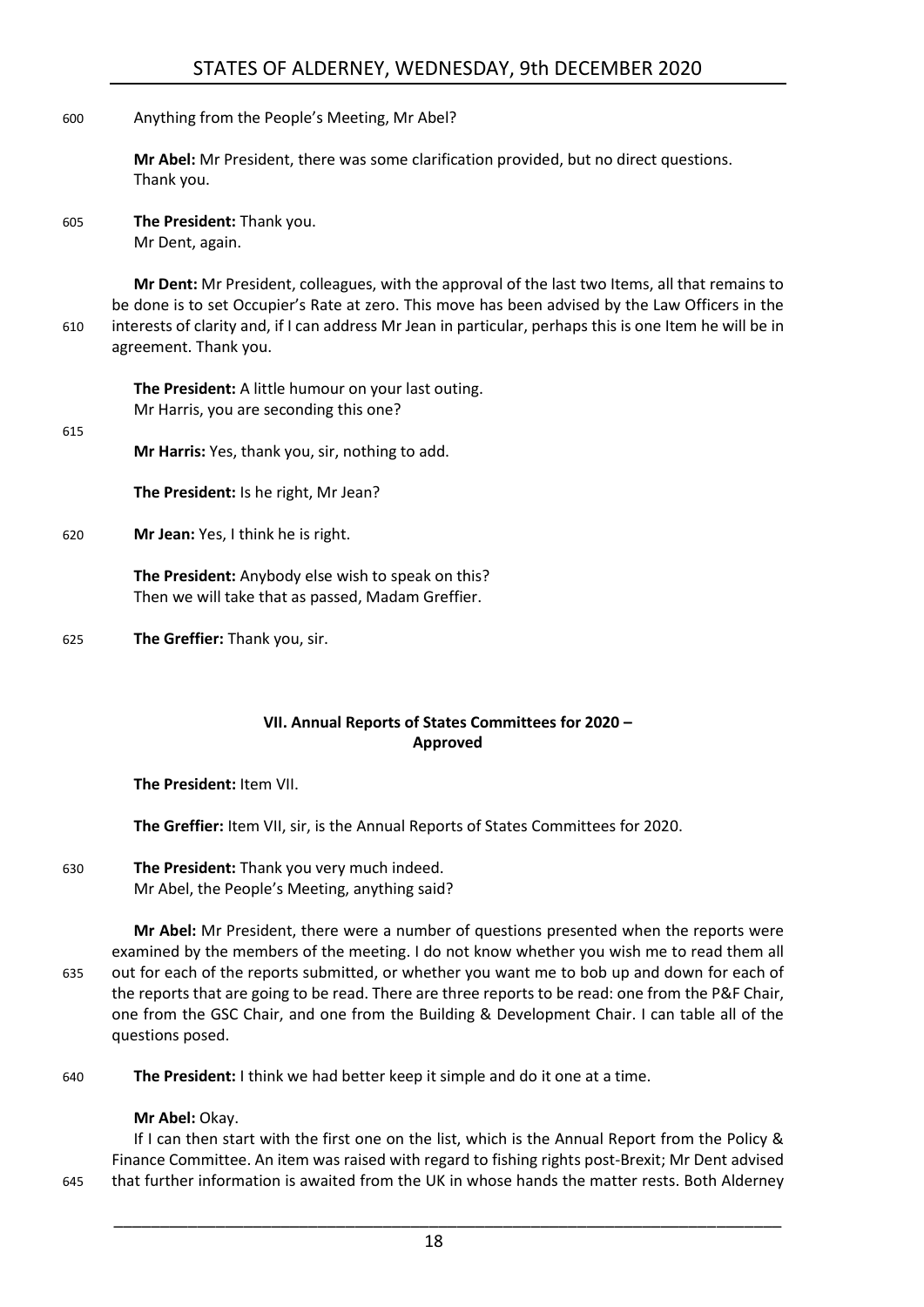and Guernsey have been lobbying to protect their interests, and Guernsey continue to represent Alderney's interests in discussion with the UK.

A further question was raised about staffing issues in the civil service and current vacancies; the temporary Chief Executive advised that he would investigate the situation and see whether 650 information could be provided. This matter is still outstanding.

A further question was asked with regard to employment and minimum wage legislation; a member of the meeting noted that there are other mediation and tribunal resources on the Island that could assist with this work. Mr Dent advised that the work was underway and public consultation will be sought at the appropriate time on this issue.

655 That covered the questions around the P&F Committee Chairman's report, Mr President.

#### **The President:** Thank you, Mr Abel.

You are now going to give us your report, Mr Dent.

#### 660 **Mr Dent:** Thank you, Mr President.

The year has been dominated by three things: coronavirus, Brexit and the defence of our marine assets, and staff issues within our civil service; I will deal with each in turn.

Coronavirus: the fight against coronavirus has, of course, really dominated the year and has impacted the operation of the P&F Committee, not least because the pan-Bailiwick Civil 665 Contingency Authority has driven coronavirus policy. For this reason, and because health is a transferred service, Alderney has been subject to a set of regulations largely common to the three Bailiwick jurisdictions. Having said this, there have been variations to accommodate the occasional different circumstances in Alderney. And in this regard, P&F has sought advice from our medical professionals, our Chamber of Commerce, and others and advised myself as the Alderney 670 representative on the Civil Contingency Authority.

The travel restrictions at the Bailiwick's borders have caused a large number of Guernsey residents to discover the attractions of Alderney. Our staycation promotion brought in many visitors from other parts of the Bailiwick, many of whom we believe will return. The staycation initiative was, in fact, a rather unexpected but, nonetheless, positive outcome from the otherwise 675 very damaging coronavirus crisis.

On the financial side, the coronavirus business support packages that were introduced by Guernsey have, of course, applied equally in Alderney and for this we are very grateful. As a consequence, we have fared financially much better than many other jurisdictions and, although we have been prudent, our originally intended pre-COVID spending programmes, although 680 perhaps delayed, remains largely intact.

Post-COVID we are keen to partner with Guernsey in the Bailiwick 'Revive and Thrive' initiative and to this end, we have been working on an Integrated Transport Strategy. We believe a successful pan-Bailiwick partnership will be contingent on an agreed common position on connectivity and a clear programme for working together on economic issues.

685 Coronavirus has also prompted a change in the Government of Alderney Law that should allow us to cope better should we again find ourselves in a similar situation. The change in the law also allowed us to replace our 'qualified privilege 'with 'full privilege' and to provide the Alderney States Members with protection similar to that enjoyed by other legislatures.

Brexit: The UK's withdrawal from the EU has caused us to have concerns over the long-term 690 control of what we regard as our biggest asset – our seabed and the resources in, and above it. We have noted the wider Bailiwick push to reserve our common previous positions with regard to both goods and fish, and would like to thank Guernsey for their efforts on our behalf. While Guernsey has recognised that Alderney's balance of interests may be different to those in Guernsey, Guernsey have clearly not shied away from representing our interests when talking to

695 the UK. Alderney's interests are, of course, focused more heavily on our marine resources than our need to trade goods, that is, other than products of the sea, with the EU.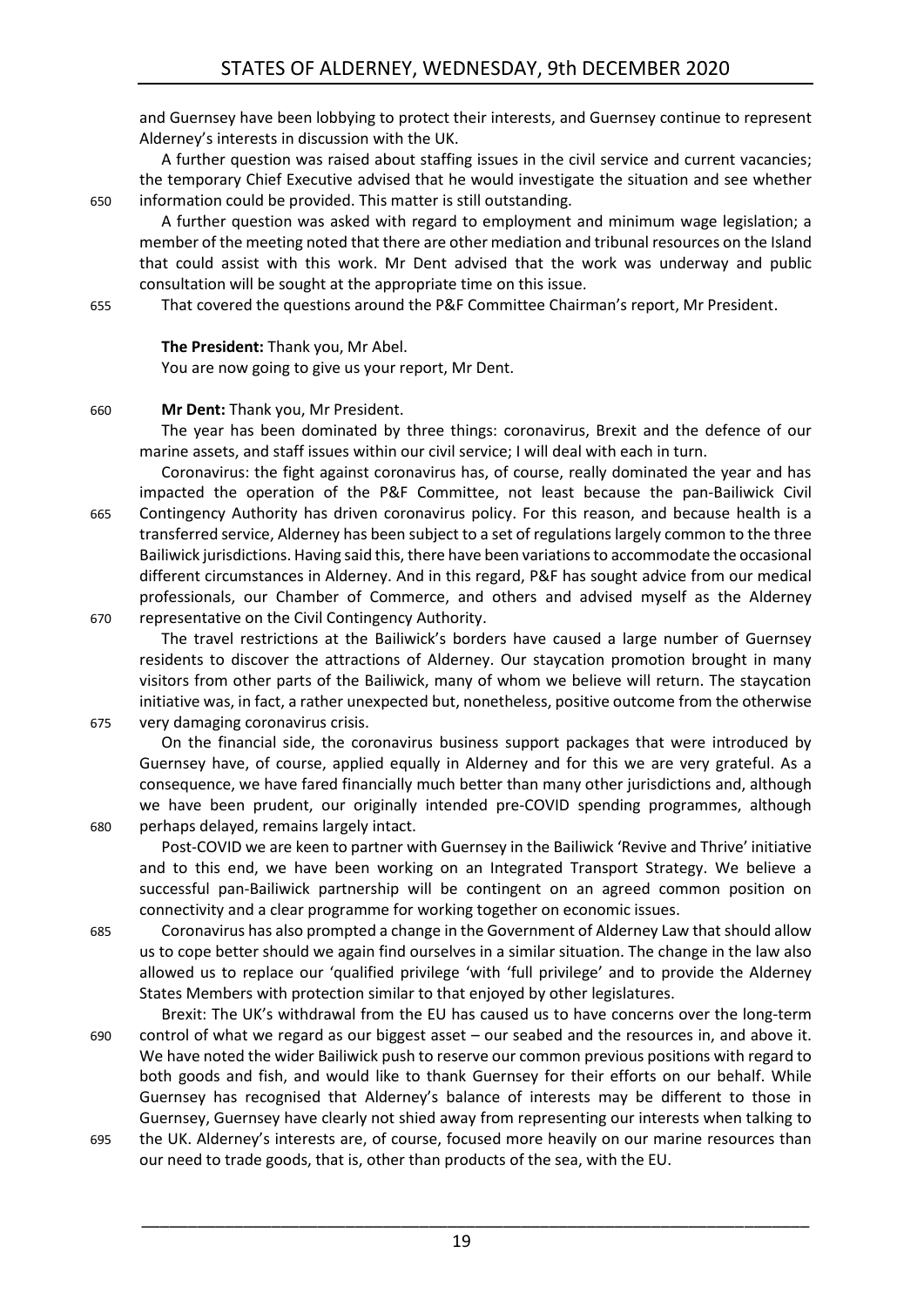Alderney would stress that, in common with Guernsey, we did not have a say in the UK's decision to leave the EU, and in Alderney we believe that this should be better recognised by the UK Government.

700 Staff issues with our civil service: our CEO left the Island in June and a number of important civil service positions have also been left vacant. These staffing issues have compounded delays to a number of projects caused by coronavirus and added to the burden of work carried by our remaining civil servants. We are, of course, grateful to those staff carrying this additional burden. Other 2020 initiatives have included: number one, employment law. In January, P&F resolved

- 705 to introduce this to Alderney. The new law will be based on the Guernsey Conditions of Employment Law, 1985. There would, therefore, be basic legislation entitling all employees to a contract of employment. Consideration of more detailed legislation, such as might replicate a more comprehensive Guernsey Employment Protection Law, 1998, would wait until an assessment of the success, or otherwise of this first piece of legislation.
- 710 Number two, a minimum wage: in January, P&F resolved to legislate that a minimum wage be introduced and the rate in Alderney set at the same rate as in Guernsey.

Number three, partnership law: in January, P&F resolved that two pieces of legislation—one ordinary partnerships, and the second permitting limited liability partnerships be progressed; the latter would introduce the concept of administrative partners to the Bailiwick and, as such, might 715 see persons wishing to take up residence in order to take advantage of the new legislation.

The legislative progress of these three initiatives was hindered by COVID and the consequent diversion of the Bailiwick's legal resources to COVID and Brexit issues. The legislative impetus has, however, now recommenced, and it is hoped that these initiatives can soon brought to a conclusion, not too long I hope.

720 Other 2020 initiatives have included work in regard to legislation for banning single-use plastics and environmental protection. The drafting of an integrated transport strategy has also been progressed.

On the economic front, the construction and housing sectors continue to do well; indeed, it would appear that there may be something of a mini boom, as Guernsey residents have 725 discovered real value for money in our on-Island properties. A proposal to construct a marina has been revived; our nascent cannabis oil industry is progressing, though there remain a number of import-export licensing issues that need to be resolved; our ambulance service is being brought under States control; work on the extension of our Connaught Care Home has restarted; Alderney Week was able to go ahead, albeit in a reduced format. Visitors continue to come, attracted to

730 our birds and wildlife, and we have a newly refurbished hotel, La Ville. Some of our traditional annual events have had to be cancelled because of coronavirus – these included our annual literary, performing arts and chamber music festivals, the fly-in and air races; and the archaeological dig on Longis Common. However, the hill climb and golf tournament continued.

We continue to monitor developments in the tidal energy market and watch particularly 735 closely the developments in the Raz Blanchard on the French side of the Alderney Race. We have finalised the work necessary to repatriate all property taxes, document and fuel duty, and should shortly be able to set rates in a manner that most suits our economy. The Little Ferry, although suffering because of the coronavirus restrictions at the beginning of the season, was able to capitalise on the staycation initiatives; this service was, as now, subsidised by the States of 740 Alderney.

Finally, work to progress the rehabilitation of our runway continues. Our efforts to turn Fort Tourgis into an economic asset have been halted by coronavirus and uncertainty about our air links, and discussions concerning the 1948 agreement are on hold.

Mr President, I have tried to be brief. Next year it will be important to build our relationships 745 with the new government in Guernsey. I think you will note just how much of what I have talked about requires that we can maintain good transport links, and on that note, as I did last year, I will conclude.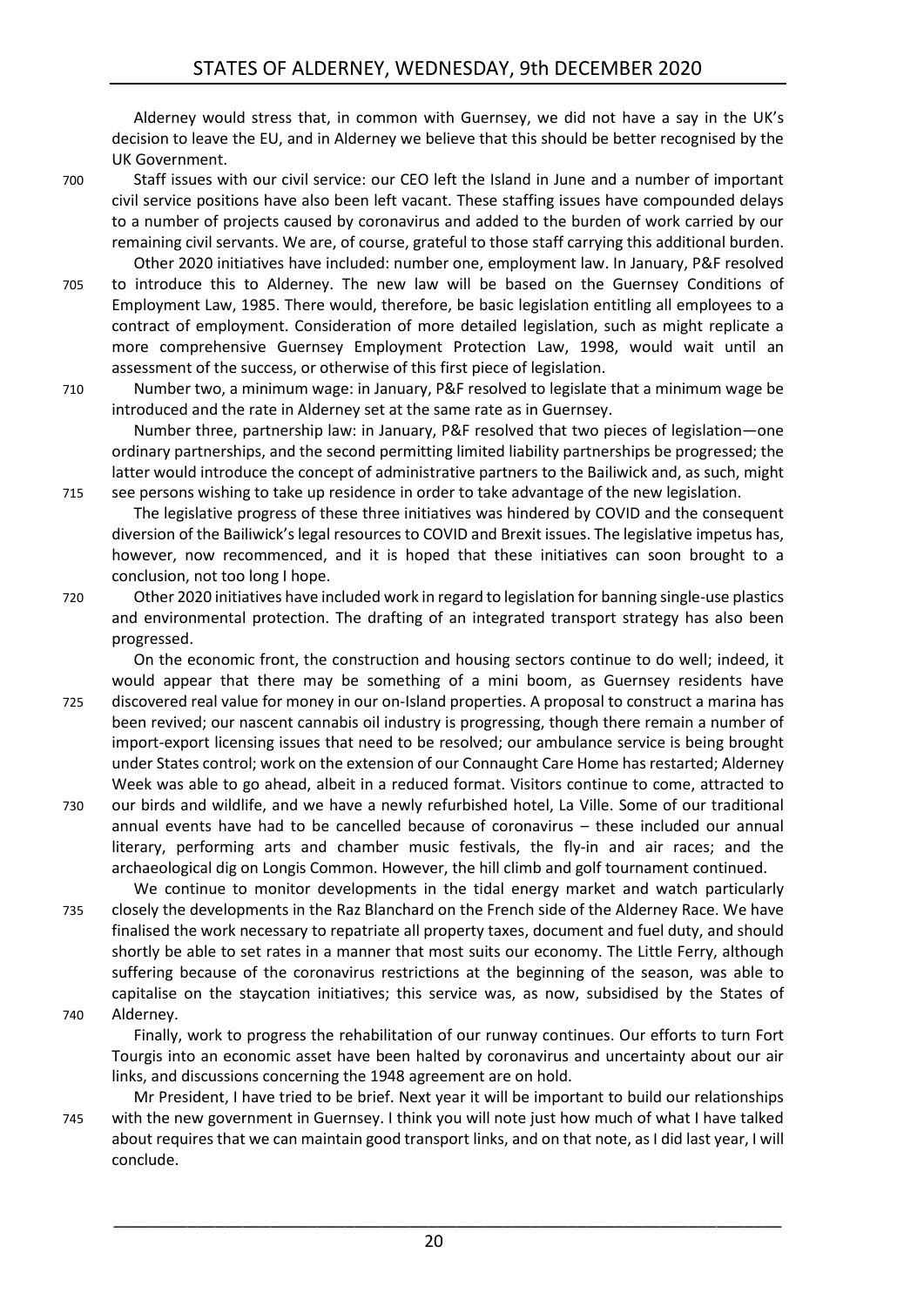**The President:** Thank you very much indeed.

- 750 The Report takes the form of a debate, so who would like to speak on the Report from Policy
	- & Finance? Mr Jean.

#### **Mr Jean:** Thank you.

755 I want to draw your attention towards the civil service package, and first of all, I want to thank every single civil servant who has helped me throughout the year, I have been very grateful to you, and they know who they are, and the others—some of them—I am afraid I do not know where they come from or why they are in the places they are in, but I am going to say this: six or seven years ago, we had a works audit and there were arrangements made to pay off and let those 760 people retire as they came up to retirement, to let them retire and settle with them. This was

done. It was not done in the right way, as I have said before; the whole four-year package was instigated in one go and cost the States of Guernsey a great deal of money. But we do not want to go over that; the bit that I am interested in is that the States of Alderney goes back to that works audit as a reference document and that it looks at it to see just what really is needed, 765 because it seems to me we have got positions, and there are difficulties coming.

Also, we have a situation where capital allocation does not come from Guernsey anymore, and I believe that we could quite quickly find ourselves in trouble if we spend too much money on staff and too much money on items if we are not careful. We need to be careful. We will be raising the new rates every year, and that must not happen. So what I am saying is to go back to the works 770 audit document as a point of reference, but also to understand my remarks are not critical of the

civil service as it is and as it has served me, and I have received some very good service here from the civil service, for which I am extremely grateful, and I extend my thanks out to all of them tonight. Thank you very much but I just wanted to make those remarks so that there is the element of caution.

775

**The President:** Thank you very much indeed, Mr Jean. Would anybody else like to speak on the report? Yes, Mr Roberts.

780 **Mr Roberts:** It is a very interesting and good report, but can the Chairman please update on the rehabilitation of our runway? Because of the width of the runway we have been offloading passengers whenever the runway is wet. Also, the crosswind limits impact from the restricted width. So can we please have the very latest news?

785

# **The President:** Ms Burgess.

Thank you, sir.

**Ms Burgess:** Thank you, Mr President and fellow States Members.

- This is not so much a comment on last year's review of P&F. I do actually want to just quickly 790 say thank you to Mr Dent, this is on my own behalf, because I had noted, and having been in P&F, how much hard work you have put into it, and I have appreciated on a personal level the time you take to actually phone States Members up if we have difficulty with some of the points that are being made or if you feel that we are struggling with something, and I have noted that and appreciated it.
- 795 Obviously the review of last year is interesting, but I do want to pick up on a very small point, because I cannot quite help myself, and I apologise, but the efforts of Fort Tourgis being halted by coronavirus and so too of air links, I do like to make that point that, obviously, it has an impact, but I am was not very sure that it was particularly flying high and securely before coronavirus, and I just would like that point made.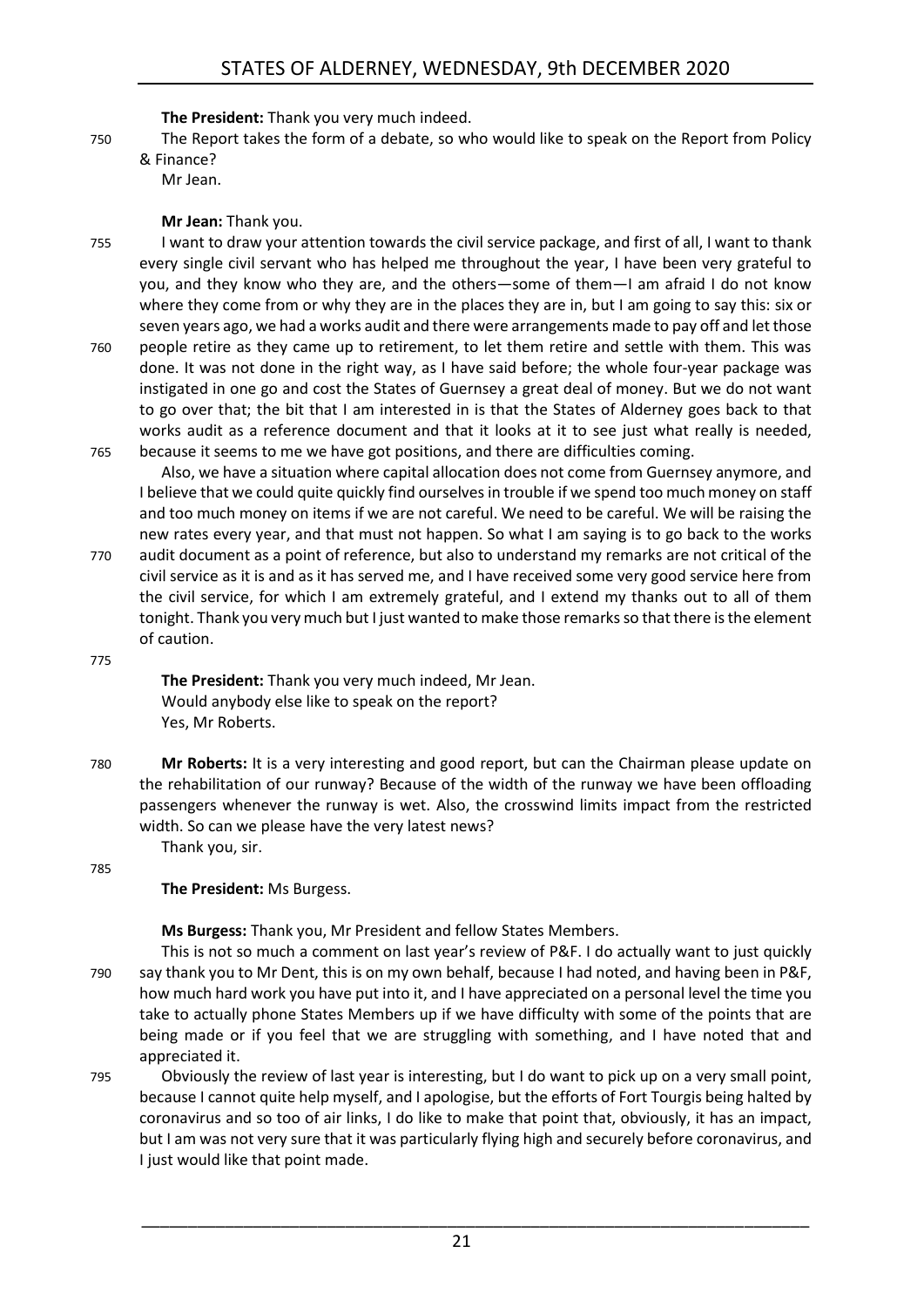800 I would also be interested in your summing up just to hear any personal observation you have made in your time at the States in reference to P&F, if there have been any particular changes or comments that you would like to make.

Thank you.

805 **The President:** Thank you, Ms Burgess. Mr Snowdon.

**Mr Snowdon:** Thank you, President, fellow colleagues.

Thank you, Mr Dent, for putting the report together. I just want to add a little bit onto it: I think 810 we should be looking at alcohol duty, trying to get to that back to the States of Alderney, I think it is quite an important thing. I know there have been conversations, but it would be quite important to try and get that back as well.

Just to endorse your comments as well, I think we do all owe a big thank you to Guernsey with the financial support they have given and the help they have given through the COVID crisis. The 815 recovery plan is going to be really important for us, the Bailiwick Recovery Plan, which also includes reviewing air and sea links—I think that is really important. I know we have had initial conversations, and Sea-Tech has been talking to the civil servants last week. It is very important that we carry on that dialogue before that is debated in the States of Deliberation.

Transport strategy: yes, absolutely, and I think we should be looking at the medium and long 820 term as well. I know we are looking more at the short term, but I think we need to look—a bit like the Land Use Plan, break it into the five years and look at the 20-year goal, even if it changes when we are trying to achieve that, at least we have something we can target.

Finally, I would just like to say thank you to Mr Dent, and I think, actually, you have worked very hard and a lot of people do not quite realise the amount of time you put into the CCA. I was 825 just in a meeting with Dr Brink with you today on Teams, that was one meeting, but you are having a tremendous amount of meetings on behalf of the community with the CCA, and I hope I can say for the rest of States Members, thank you very much for that amount of time that you have put in. It has been a challenging year, and thank you on behalf of us.

- 830 **The President:** Would anybody else like…? Mr Dean.
	- **Mr Dean:** Thank you, sir.

Mr President, fellow colleagues, I would also like to echo some of the statements Mr Snowdon has made. I would like to personally thank Mr Dent for the extremely hard work which goes on 835 behind the scenes that, actually, members of the public do not see, and I think that goes for all States Members; there is a lot of work that goes on behind the scenes that they do not actually get recognition for.

In Mr Dent's report, just a couple of things maybe he has missed and maybe he would just like to add: I think the actual community need a huge thank you because whilst the States Members 840 actually made decisions and Mr Dent then carried those wishes out in the CCA, whilst some people thought the regulations were draconian, I think it has proved that, actually, they were not, they were of benefit to the community. You only have to look at the other jurisdictions and you see the issues that they are having. Even though we are not out of the woods, I think the community need a huge thank you for actually abiding by those regulations, because it is alright making the rules 845 and regulations, but if people do not abide by them, it all falls away, so I think the community

need a huge thank you for that.

Lastly, I would mention Fort Tourgis; Ms Burgess has already mentioned that she thought it was already going off the rails. We certainly had a meeting in February where we were informed that the banks were reluctant to lend the money, so they were looking for private backers. There 850 was also some concern amongst the States Members whether the business case actually stood up, and we wanted an appraisal of that business case. I think the Dutch developers were reluctant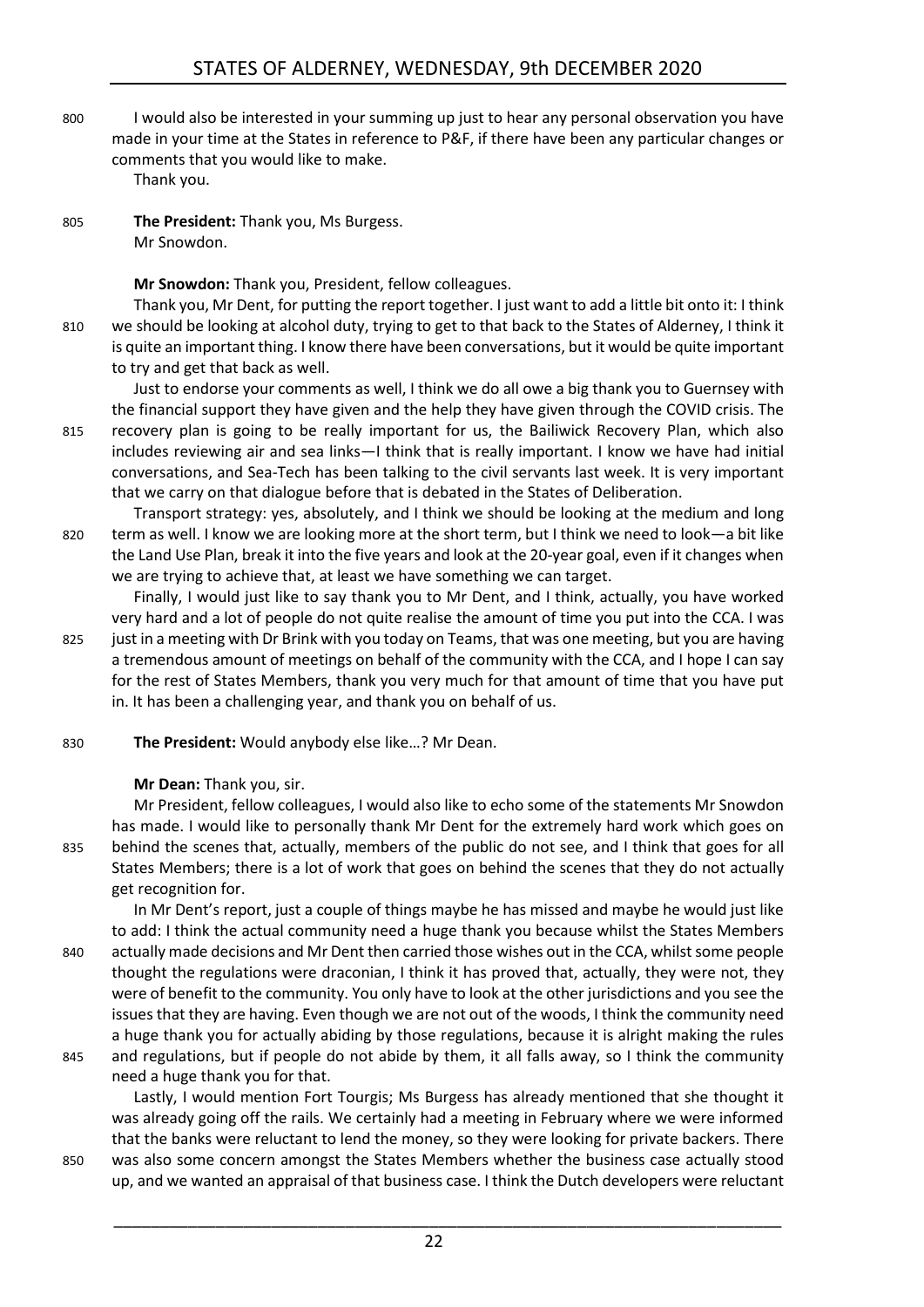# STATES OF ALDERNEY, WEDNESDAY, 9th DECEMBER 2020

to have an appraisal of that business case, and I just wonder how long the States, going forward, are going to let that continue. At some point you have to draw a line under it and move forward. This is the second bite of the cherry, and it does not seem to be going anywhere.

855 Thank you, sir.

**The President:** Thank you, Mr Dean. Would anybody else like to speak? No, well, then, Mr Dent, I am sure you will want to respond to those kind words!

860

**Mr Dent:** Yes, thank you very much for all those kind words, and I am not quite sure what to say.

I will just go over the rehabilitation of the runway first because that is easy, or easy-ish. I hope we will get an update on the rehabilitation of the runway in time for the next P&F meeting, but I 865 do understand that things are basically on track, it is going ahead, I think it is close to tender stage but we shall get an update in the next 10 days, so I better not say anything just in case I get it slightly wrong.

Thanks to the community, yes, I actually think that the people of Alderney—their reaction to the rules and regulations has been exceptional. If only this had been the case in other jurisdictions, 870 I think the world would be fighting the virus off rather better than it appears that they are. I would like to think that we have been an example to the rest of the world. So yes, really big thanks to the community.

I would just also like to say that it has been an honour to serve in this Chamber. I wish our newly elected Members and my successor, whoever it may be, well. Next year, I do not intend to 875 snipe from the side-lines *(Laughter)* but I do invite anyone who wishes it to come and talk, and I will try to share my experience and explain why and how we got to where we are and what we were trying to achieve, and what the reasons were, good and bad, for what we did. When I was elected I said that if I got three out of four things right I would consider that a success. I thought the worst possible thing was to do nothing, and it is for the electorate, not I, to judge what we did

880 well and what we did badly. So thank you to everyone.

**The President:** Thank you very much indeed, Mr Dent; now you can sit back and relax. We come to the Building and Development Control Chairman's report. Mr Abel.

885 **Mr Abel:** If I can bob up again, Mr President.

**The President:** Oh, please do.

#### **Mr Abel:** Thank you.

890 On this particular Item, there is only one question: seeking clarification around the section where the report highlighted that consideration should be given to removing the need for using the BDCC, or the Building & Development Control Committee, on a daily basis, but rather changing the whole thrust of the Committee to something more with regard to major projects. The reply given by Mr Gentle, who is the Deputy Chair of the BDCC, filling in for Mr Dean, who was not 895 available, stated that this was a personal opinion. However, Mr Dent –

**Mr Dent:** Point of order, it was not me.

**Mr Abel:** I beg your pardon—Mr Gentle, Deputy Chair of the Building & Development Control 900 Committee—sorry, I had too many Dents on my little sheet here *(Laughter)*, but if I can continue— Mr Gentle, Deputy Chair of BDCC, who wrote the Annual Report in the absence of the Chair, stated that this was his personal opinion. However, Mr Dean, the actual Chair of the BDCC, advised that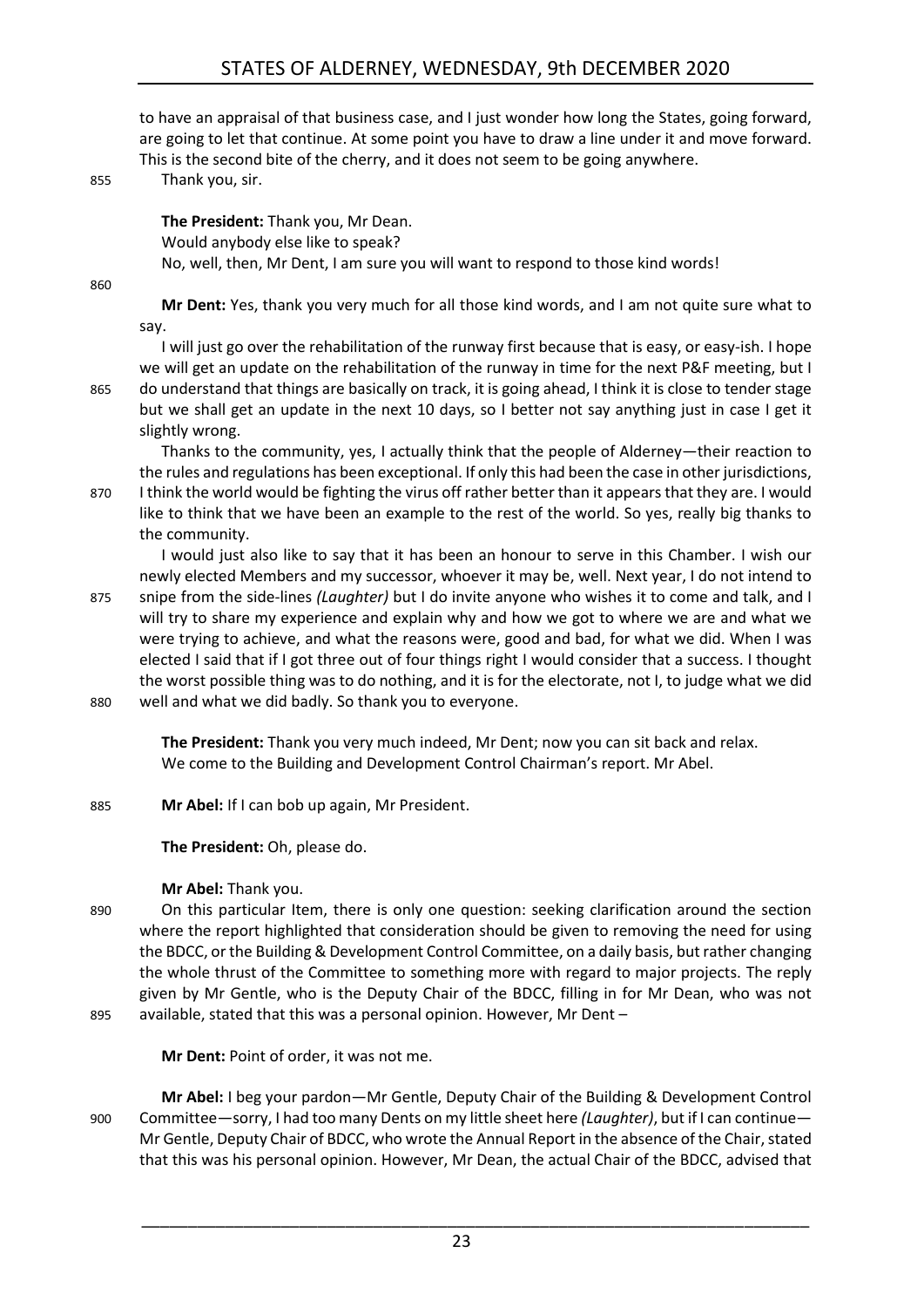it was his understanding the Annual Report should be on matters that occurred during the year in the Committee, and that was the only comment in discussions, Mr President.

905

**The President:** Thank you very much indeed. Now, Mr Gentle, you are going to present this report.

#### **Mr Gentle:** I am, sir, thank you.

- 910 President, sir, colleagues, with the Building & Development Control Committee welcoming Ms Burgess at the beginning of the year to replace Mr Earl, to join Mr Dean, Mr Snowdon, and myself, the Committee has dealt with 121 applications prior to the meeting of last week. In 2019, there were 117 applications. Ms Burgess has adapted very well to her role and has an excellent grasp of the planning process, a good understanding of the Land Use Plan and how to deal with 915 applications. I am sure that she will agree that when she joined the Committee, she embarked on a steep learning curve. I found myself thrust to the forefront since the suspension of Mr Dean, and I could not have done it without guidance and support of Mr Snowdon, Ms Burgess, the Planning Officer, Miss Roberts, and the Minutes Secretary, Mrs Baines, and I thank them all.
- The Land Use Plan helped us get away from the short-term solution over the long-term-goal 920 mentality. The Land Use Plan has a five-year life span and takes us up to the end of 2022, so work will need to start on the next version in the next year. Using it allows people to see that decisions are made rationally and fairly.

All of the applications have been dealt with at the six-weekly open planning meetings, which took on a new turn earlier in the year when we met remotely. These open meetings continue to 925 demonstrate, hopefully, the effectiveness of the meetings being open to all.

However, despite the Land Use Plan being the bible, there are issues that still need resolving. We have a flexible system that can be scaled up for major projects, a solid foundation for working from, balancing the needs of the Island whilst still preserving a lot of what makes this such a special place to live. The advent of the Land Use Plan helps improve the economy, which is much called

- 930 for at present but also improves protection. We still need more planning reform on two fronts: more power to protect the important archaeological, historical, or geological sites that are not traditionally covered by a conservation plan, and simplifying the appeals process. I stood here a year ago and seconded the report given by Mr Dean, when I remarked that I looked forward to seeing something happen with an appeals process overhaul.
- 935 The BDCC has powers and procedures that oblige it to objectively determine facts and draw conclusions so as to provide a basis of official action. Pre-determined sets of guidelines and criteria can be challenged in a court of law. That is wrong; the Land Use Plan was a result of much consultation and much financial investment, but it does not stop me thinking that there may well be measures and solutions out there that could make the process even more efficient. We could
- 940 look at removing the need for using the BDCC on a daily planning level; we could give the job to a couple of suitably qualified civil servants and use the BDCC for major projects and the appeals process. It would not even need to be the domain of purely States Members; there are members of the public co-opted onto various working groups throughout the States, so why not use one or two of them with planning experience or knowledge? However, that is a discussion for another 945 time; BDCC in its current form is enshrined in law, so it is here to stay for now.
	- All that remains for me to say, once again, is thank you to all, and on behalf of the Committee, have a merry Christmas. Let us hope that next year is better than this one.

Thank you.

950 **The President:** Thank you, Mr Gentle. Would anybody like to speak on Mr Gentle's report? Mr Dean.

**Mr Dean:** Thank you, sir.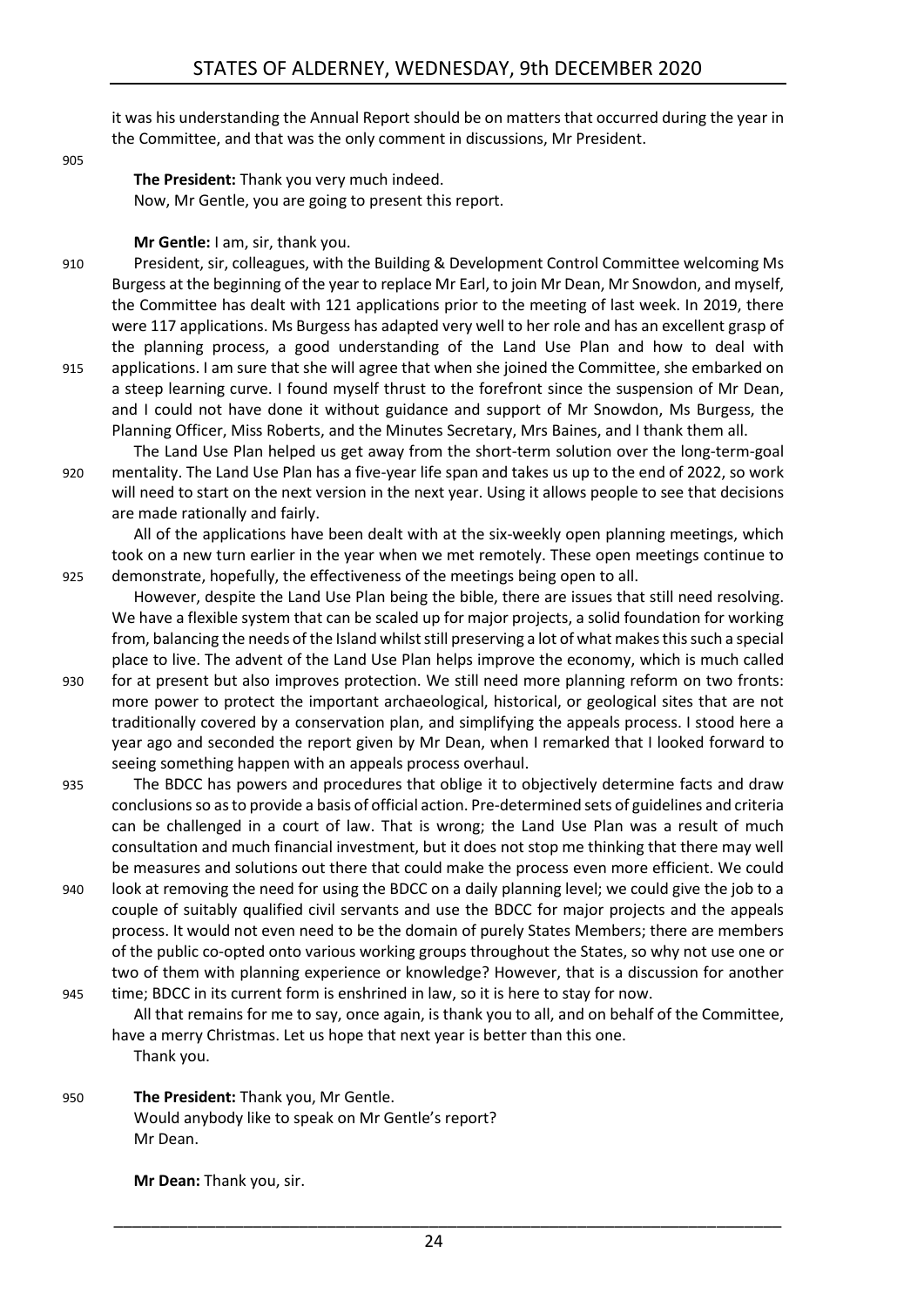955 It was unfortunate I was suspended so I could not actually do the report. I would just like to make a couple of comments, and obviously the report was then circulated to the Committee members—I am surprised the Committee members did not pick up on a couple of things.

'The Land Use Plan gets us away from short-term solutions over a long-term goal' and 'The Land Use Plan has a five-year life span and takes us to the end of 2022.' Well actually, it takes us 960 to March 2023, because it is five years from the date it is passed, and it was passed in March 2018, but certainly it should be started on next year and a lot of work needs to be done in 2022 so it is ready to come to fruition. I would disagree that we need more power to protect archaeological and historical geological sites; obviously, the BDCC is responsible for planning applications—that is, above ground and below ground—so if anybody wants to do any digging, it will need a planning 965 application, so most of that is covered. We also have protected sites; we have registered buildings; and we also have unregistered assets as well. So I think that pretty much covers all of that.

I know, Mr Gentle has a personal opinion about the BDCC with additional members; the BDCC does have the power to appoint additional members, and they would be brought from the Chamber. At no point in the last year did that come to fruition in any policy meetings, and 970 everybody is entitled to put their views to a policy meeting, so I would not say that was a view that was shared by the BDCC, but Mr Gentle has already pointed out that out, that this is his own personal view.

My personal view for the next Chairman going forward, I think it is important that the Committee has a good handle on things, and if they wanted to appoint somebody, they could. We 975 certainly need five members, not four; I think there have been some issues, certainly this year, where there has been some conflicts and certain items have been moved to following meetings, so certainly, it is up to the States Members to step up. It is not a very nice job being on Planning, actually; the buck stops with the Chairman all of the time—certainly my predecessor, Mr Birmingham, would have said that, it is very much a bit of a poisoned chalice—even though it is 980 not the Chairman that makes the decision, it is the Committee that makes the decision, and I would like to think with having open planning meetings it is open and transparent, and it is one of the Committees that works really well. Unfortunately, when you have planning meetings, somebody puts in a planning application, you are always going to get people who are going to be happy with the decision and other people who are going to be unhappy with the decision.

- 985 Following on with the appeals process, Mr Gentle is aware we have had discussions with the Law Officers; unfortunately, they are extremely busy. We knew it was going to be a huge task to try and overhaul the law. We have certain items in our BDCC law that, if it was rewritten, would be removed, that would not be such a good thing, so we have looked at seeing if we can have perhaps something actually added on by Ordinance. However, it is just not the appeals process. I 990 agree that it is not a satisfactory process for an applicant to then take the BDCC to court; it should be done a different way, I think the Committee actually agree that, but how we do that—and
- certainly for the Committee moving forward, they need to look at the third party appeals as well, so it is very difficult.

Obviously during the year we had the Guernsey Planning Committee come up and sit in with 995 us for an open planning meeting and then we have a meaningful discussion, which was good, with the opportunity for us with them to go down and see how Guernsey do it. Unfortunately, with various restrictions, that did not come to fruition, and then obviously, in October, Guernsey had their general election, so the Committees changed. As far as I am aware, that invitation still stands, so the Committee should certainly next year, once they have re-formed, go down to Guernsey and 1000 see how the planning is done down there.

- Finally, I would like to thank all the civil service that have actually helped the BDCC, and certainly the Law Officers in Guernsey. A lot of work goes on behind the scenes that not everybody sees, certainly in the Planning Office, Cynthia Roberts, I would like to thank her for her help and support, and certainly Sue Price. Also, I would like to thank the Treasury for their assistance in that
- 1005 as well, with sorting out the planning application fees, it has been much appreciated. And finally, I would like to thank the members of the Committee who contributed really well to the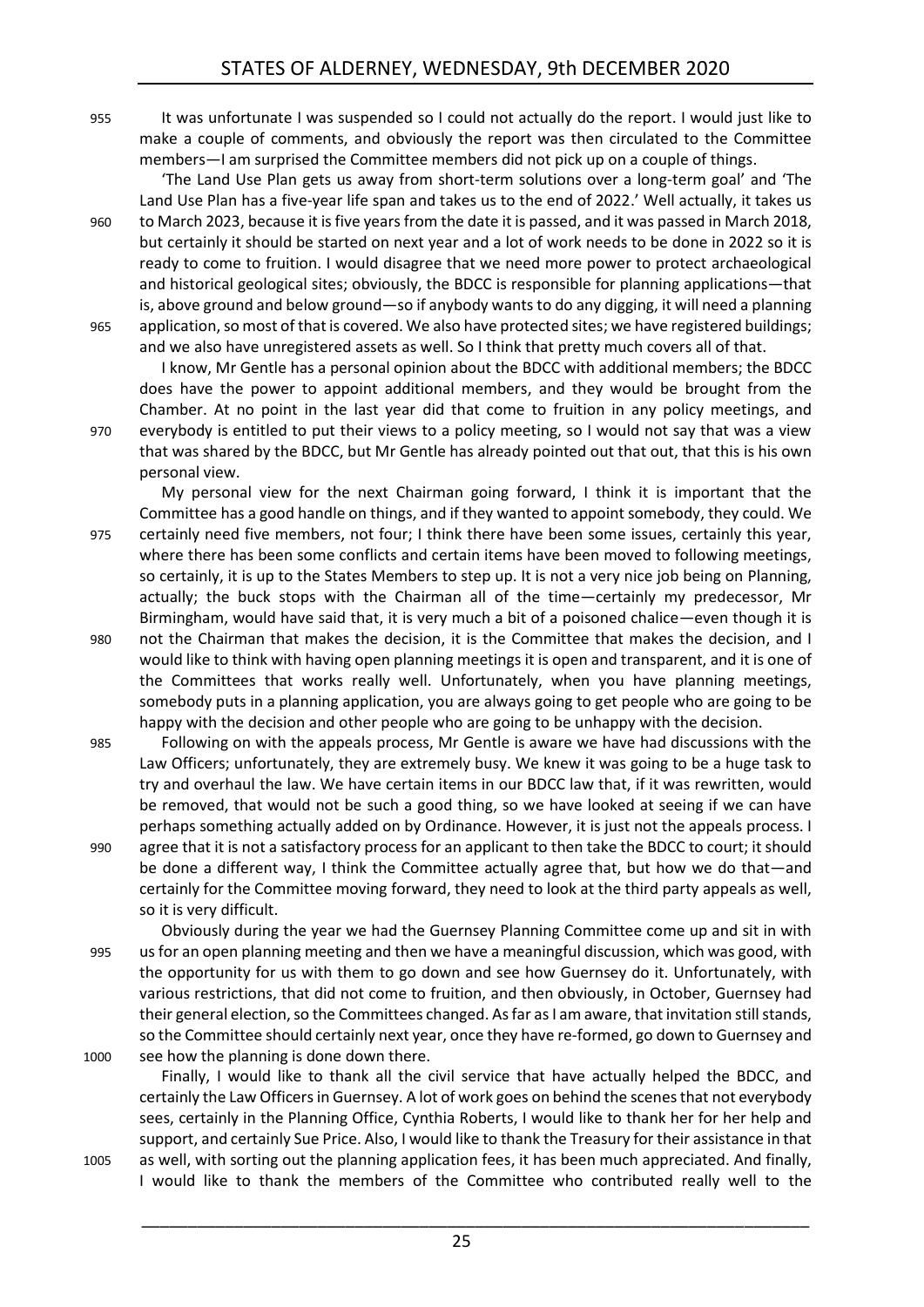Committee, and whilst we have not agreed on everything, I think it has been a good mix, and certainly at the open planning meetings things have not been a straightforward and people's different views on things has actually made the Committee work really well, I think.

1010 Thank you.

**The President:** Thank you, Mr Dean.

Does anybody else want to talk about the Building & Development Control? Ms Burgess.

1015

#### **Ms Burgess:** Thank you, President, fellow States Members.

I just want to support the comments made by Mr Gentle about hoping that next year we see the Committee definitely have five members, rather than less. It is something that really is needed, and it makes the Committee quite difficult at times, so I am hoping that is something that is 1020 understood coming into the new year.

And although it was Mr Gentle's report, I do want the opportunity to thank Mr Dean as Chair; I have only been on it for a year, but again, I learnt a lot from yourself, and I really appreciated the procedure, which was always dealt with great understanding, and I thank you for your explanations and showing me through the Land Use Plan, so thank you.

#### 1025

#### **The President:** Anybody else?

Then, finally, we come, Mr Abel, to the annual report of the General Services Committee. Were there any contributions from the community?

1030 **Mr Abel:** Mr President, there were a number.

The first one was with regard to the restructure of the pontoon being done in conjunction with the RNLI, who have appointed Wallace and Stone to undertake the concept design work. Mr McKinley advised that the RNLI are carrying out this element of the project, for which the States are very grateful, and I think we will cover that a little later.

1035 A query was raised regarding the next road resurfacing and when it would be carried out. Mr McKinley clarified that resurfacing is planned to be done next year to coincide with the runway resurfacing. A subsequent comment was made with regard to past resurfacing matters, which had left some roads with layers of tarmac and pavements either on a level or the pavements below the road surfaces. Mr McKinley advised that when the Committee consider the resurfacing 1040 contract, these matters will be taken into account.

A contributor also stated that the oldest dry stone walls are starting to bow and collapse, as with the wall on La Vallee, which has been raised before. It was considered this was a great risk in certain areas, and this was felt to be due to the continued delay in routine maintenance. Mr McKinley advised that in many cases, the walls are privately owned and therefore the States are

1045 not responsible.

Another contributor queried when work on the sewage outfall at Fort Doyle would begin as this remains a project which has been talked about for a number of years with no action being taken, despite a proposal being agreed last year. The contributor continued that Platte Saline and Longis Bay, in other words, the Longis Sewage Treatment Works, are both beaches frequently 1050 used by recreational fisherman, with Longis being popular with both local and tourist bathers. Therefore, it was critical that the States address this issue going forward. Mr McKinley stated that

the Fort Doyle outfall project had regrettably been delayed, but understood that it was being addressed and confirmed that these comments will be taken into account.

There were no further comments, Mr President.

1055

**The President:** Thank you, Mr Abel. Now, Mr McKinley.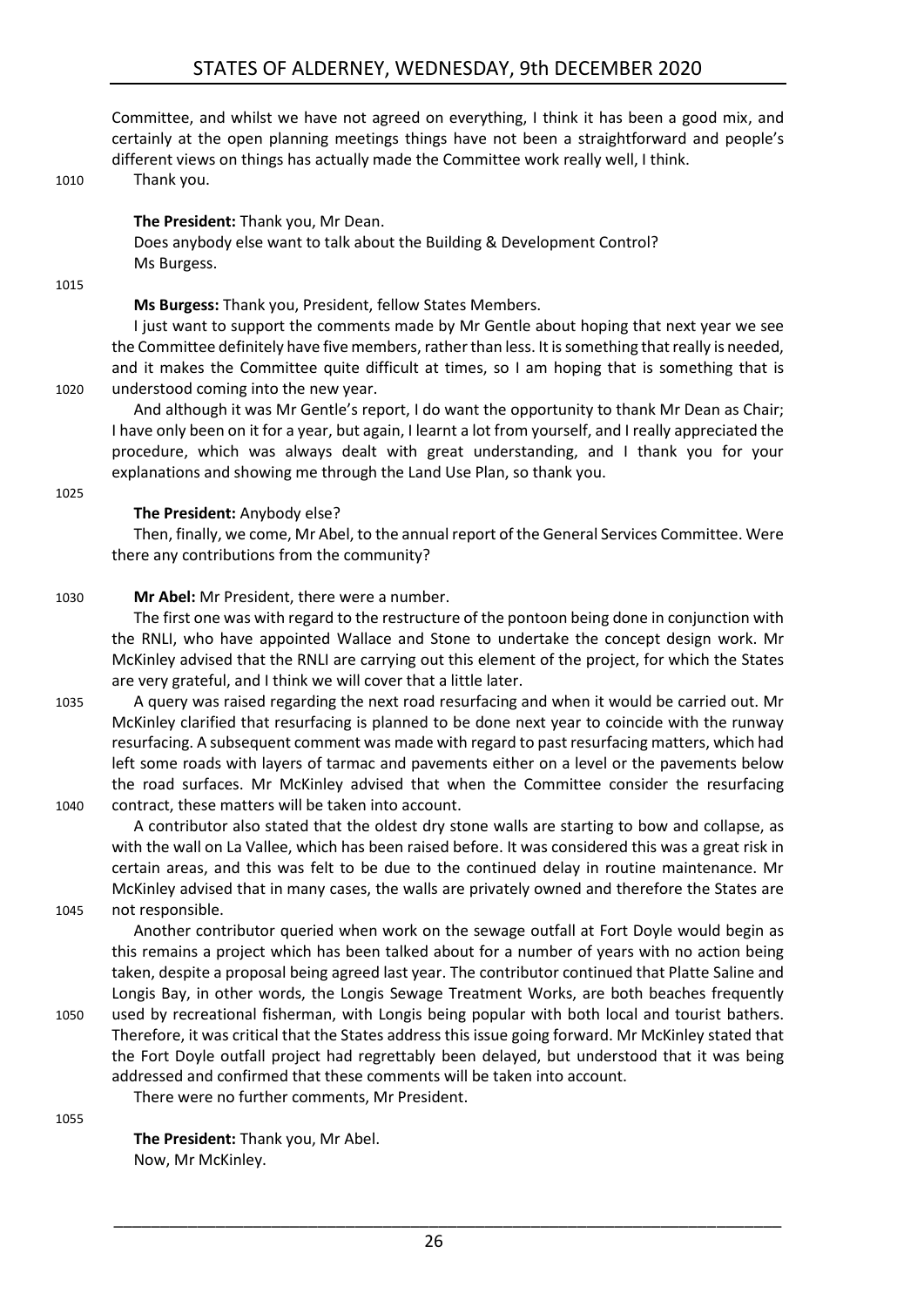**Mr McKinley:** Thank you, sir.

1060 Mr President, fellow States Members, the COVID-19 pandemic continued to have a significant impact on our island. The pandemic remains a key focus and continues to absorb resources. Projects have been reprioritised, but continue to progress where possible.

Major projects are those with an estimated cost of over £150,000; one of them is the Connaught Care Home, of course, and Phase 1 of work on the Connaught Care Home, which has 1065 been work largely inside the existing building, has been completed. The 2nd Phase, which is work on the substructure for the new extension, is ongoing and should be completed by Easter next year. Tender documents have been submitted for Phase 3, the extension of the care home, at an estimated cost of £1.29 million; hopefully, work will start after Easter next year. Major work on the old Connaught have been completed, but there are still some internal repairs required. These 1070 works have been delayed partly due to COVID-19 and partly due to weather. Decisions have yet to be made with regard to the future use of the old Connaught.

The harbour crane replacement, which cost £850,000, is due for delivery now by the end of January. We are currently seeking confirmation on the progress from the manufacturer, and I think that we would all agree that, as a lesson from recent past—very recently, the last month— 1075 we should consider a maintenance and emergency repair contract with a relevant company, preferably one based in Guernsey or Jersey. We should also consider how best to protect the crane from the weather and sea when not in use. I learned today, actually, that it is not possible to put it into some sort of garage, because it is not possible to actually lower the full crane; if you lower that, then the crane will tip over and you will not be able to move it, so we are working on 1080 that. We should also consider—as I say, we should construct, perhaps, a large shelter, and if so, where?

I know that there have been, today, problems down at the harbour; I have not included those in my report, but I will certainly answer questions to those in the second part of this.

The RNLI has confirmed that restructuring of the harbour pontoon remains a priority. They 1085 have appointed Wallace and Stone to undertake the concept design work. They were due to visit before the end of this year, this is likely to be delayed now due to COVID-19. We shall be considering a harbour review plan next year, and work may include resurfacing and fencing of the crusher and Glacis sites and possible relocation of the States Works Department and the recycling area, and possibly Alderney shipping and perhaps we should also consider a roll-on/roll-off facility.

- 1090 Whilst on the subject of the harbour, I am not sure whether all present will know that during the first few months of COVID-19, the Harbour Office was open between 6 a.m. and 10 p.m. every day, and there was always one staff member on alert between 10 p.m. and 6 a.m., and each day, on average, they were able to stop at least two foreign-based boats from entering the harbour, and we owe them sincere thanks for that.
- 1095 We continue to work with the States of Guernsey in respect of usage of Fort Grosnez. Some repair work is still required, and there is a requirement for improved supply of electricity and water. The States of Guernsey will continue to use the Fort for the breakwater maintenance team, but it has been suggested that the offices of the States Works Department, currently located at the Butes, might be able to relocate to the Fort. Other possible uses are being considered.
- 1100 The breakwater maintenance team, employed and funded by the States of Guernsey, have worked throughout the summer season. They found no major breaches, but have carried out minor repairs both above and below the waterline.

The damaged crane at Mannez Quarry has caused some concern regarding possible injury to children climbing on it. The crane belongs to the States of Guernsey, who have said that they are 1105 unable to accept responsibility for any injuries, and wish to see the crane removed. I believe that the crane should be removed and scrapped.

With regard to Fort Doyle, work has not yet commenced. We need to re-engage with interested contractors to undertake surface and sewage water data studies and analysis. There is a possibility that we may align under a larger programme with Mouriaux and Platte Saline connectivity and 1110 treatment.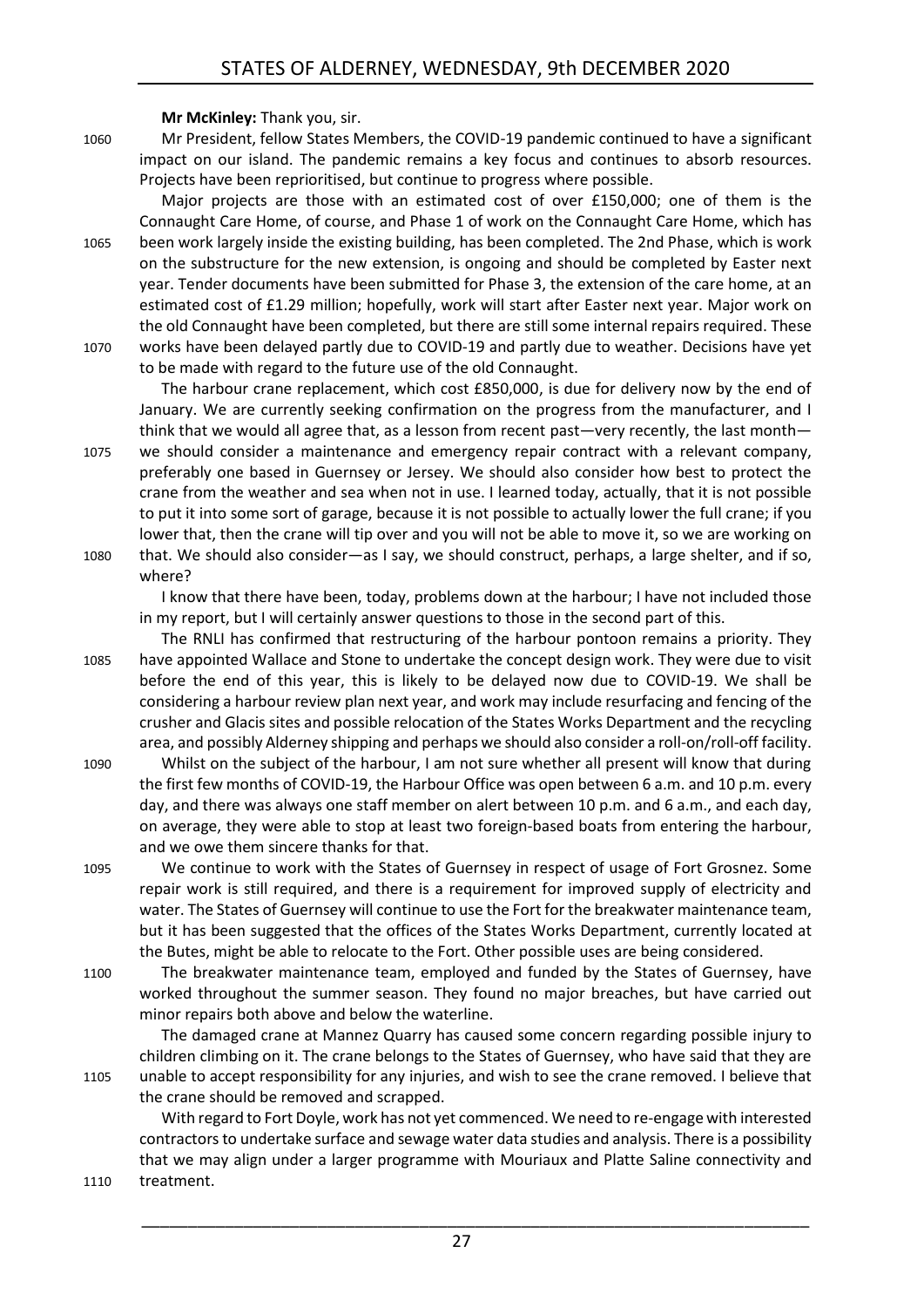Road repairs and resurfacing are normally scheduled for alternate years at a cost of £300,000. Repairs due for this year have been delayed to coincide with the runway repair, which is scheduled for next year.

We continue to have concerns about coastal erosion. The Arsenal wall is of serious concern, 1115 but the building is privately owned, more about that later.

Repairs at Corblets Wall are planned for next year, and I believe that we should also look at Crabby Bay. I have mentioned the risk to the road from Fort Tourgis to Fort Clonque in previous reports, and some of you may know about the recent storm damage to the road at the Tourgis end, where the States Works Department have been undertaking repairs. There are also other 1120 sections of this narrow road which are at risk to damage during poor weather and high spring

tides. Although there has been little or no use for Fort Clonque this year, I believe those repairs are or will become a priority next year.

The General Services Committee has discussed possible solutions to the Whitegates housing. Should it be repaired and brought back to use by the Alderney Housing Association? Should it be 1125 offered for sale to a private developer? Should it be used for visitor accommodation? Should it be

demolished? I strongly believe that we should make a decision within the next few months, and I know this is going to go towards the Building & Development Control Committee in due course.

Many of you will be aware of the damaged wall at the top of the end of La Vallee. It is a sad sight and if it remains untreated it could result in further collapse of the slope. I understand that 1130 this is private property and that, if this is so the owners should be contacted and ordered to complete repairs as soon as possible.

To more positive developments: Braye Harbour Developments 2020 have been granted an exclusivity period of 18 months to present detailed plans and costs of the marina and the waters adjacent to the Arsenal. They will almost certainly wish to use part of the Arsenal and may be

- 1135 considering purchasing part of it or all of the property. They will wish to use some States land and are presently in discussion with the Planning Department, Mr Chris Brock and Miss Cynthia Roberts, and will have to seek agreement from the Building & Development Control Committee before they can start building work. To date, they have given no indication that they will be seeking financial support from the States.
- 1140 On behalf of the Committee and other States Members, I congratulate Visit Alderney, the Alderney Society, the States Works Department, and others for the hard work that they have put into the Nunnery during the early months of this year. The building, which is a unique feature of the Island's history, has been greatly improved, and has attracted numerous visitors.

There remains, actually, only one issue which has yet to be resolved: the issue of the Sun Room, 1145 a feature of great importance to the Alderney Bird Observatory. The Building & Development

Control Committee has agreed to the removal of the trees. The Committee has also agreed to support proposals from the Alderney Society to make Fort Doyle into a public heritage attraction, similar to the Nunnery. We are seeking details regarding costs of repairs, ongoing maintenance and caretaking, and from where the finances for the 1150 projects are to be funded. The Alderney Boxing Association will be allowed to continue use of part of the building.

One other major project on which we need to see some progress is the swimming pool. With a new government in Guernsey, some of whom are clearly supportive of Alderney, is it not a good opportunity for us to, once again, seek financial support? Perhaps our Alderney Representatives 1155 could ask the Chairman and members of the Education, Sport & Culture Committee to reconsider

#### financial assistance.

Finally, town roads, pavements, parking, yellow lines, and access for heavy vehicles, all of which were subject to a number of the people's meetings: once again, these important matters were due to be have been reviewed by specialists from Guernsey, and once again, they have been 1160 postponed due to COVID-19 staff shortages and other priorities. I sincerely hope that we shall be able to make progress on these important issues during 2021.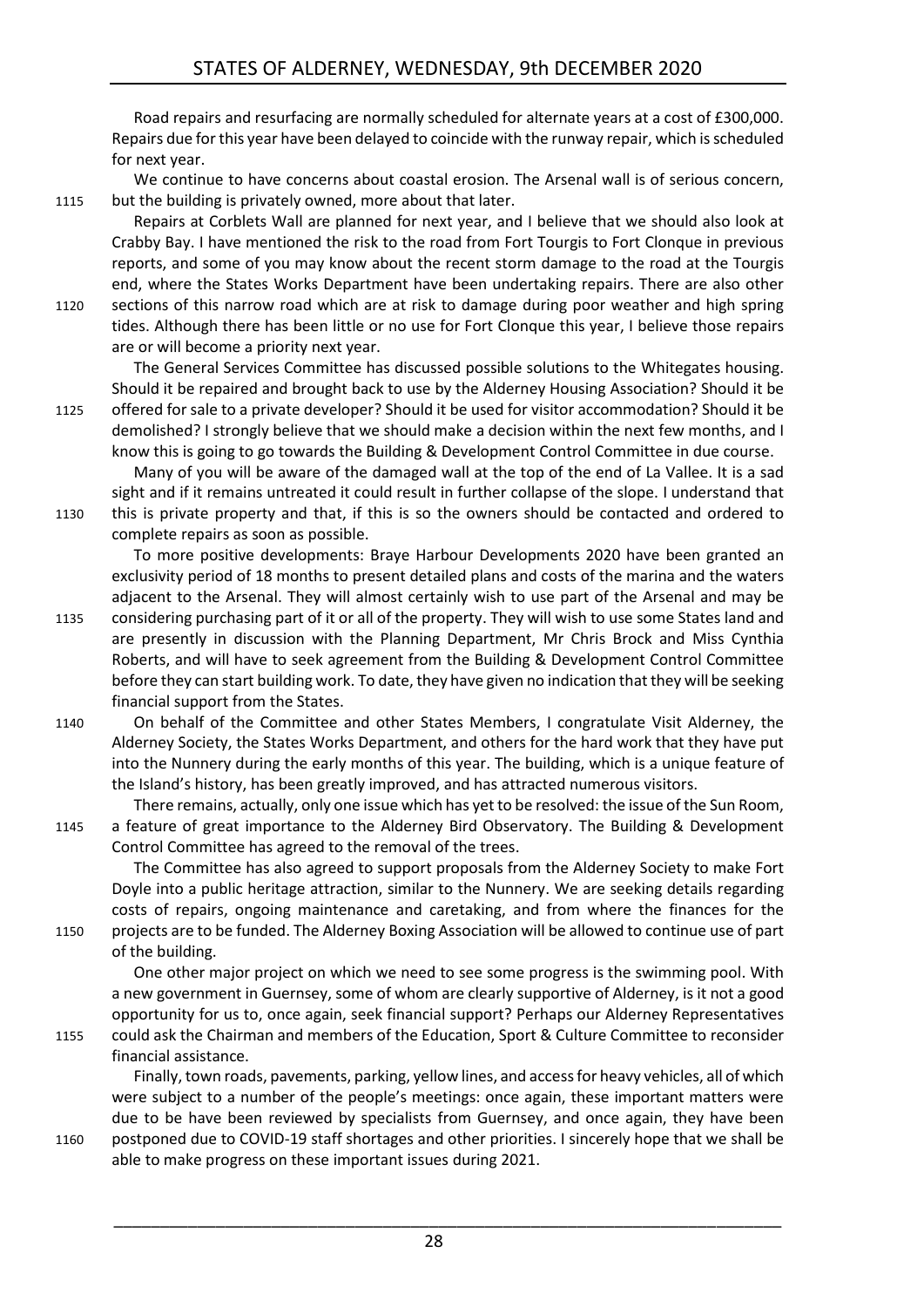May I conclude by saying a genuine and sincere thank you to my fellow Committee members for their very useful contributions and hard work during this unique and difficult year. I also say thank you to the civil servants who contributed very positively before, during, and after our 1165 monthly meetings, and to the States Works Department, without whom much critical work would never have been completed. There are others: the Water Board, Alderney Electricity, the Post Office staff, the medical centre, the hospital staff, the airport staff, and many, many more. Thank you all, Happy Christmas, good wishes for 2021.

1170 **The President:** Thank you, Mr McKinley. Would anybody like…? Mr Roberts.

#### **Mr Roberts:** Thank you, sir.

I would just like to thank Mr McKinley for his very detailed report. There is just one question I 1175 am posing: can the Chairman please update States Members on our new crane problems, which are causing serious concerns to public and States Members. Can he confirm the right equipment was purchased and if not can that claim be cancelled? As I am sure you will explain to me now. Thank you, sir.

1180 **The President:** Would anybody else like to speak? Ms Burgess.

> **Ms McKinley:** I just wondered if I could answer that question first because there may be some follow-on questions; that is the problem.

1185

**The President:** At the end. Sorry, Ms Burgess, over to you.

**Ms Burgess:** Thank you, Mr President, fellow States Members.

- 1190 Thank you to Mr McKinley for the detailed review of this year. However, as a member of the General Services Committee, there are some areas that are a bit hard to make comments on, because I feel that we have not really discussed them in General Services Committee, so as a recap of this year it is a bit difficult when we are talking about the Harbour Review Plan; we have not discussed that, we do not know the detail, so that is a hard reference to make.
- 1195 Also, the roll-on/roll-off facility as mentioned in the report; again, not something we have actually spoken about in General Services. So I just want to make that point: it is a bit hard to make comments on areas that we have not really discussed as a Committee. Thank you.
- 1200 **The President:** Anybody else? Mr Jean.

**Mr Jean:** I am very glad the Chairman of General Services mentioned coastal erosion; it is very important. As you know, I have raised concerns about the coastal erosion at Mount Hale. What I 1205 would like to say is I would like to see negotiations entered into with the owners of Mount Hale to try and have some form of plan, because if that large section of wall falls into the Bay, it will never be replaced, and that will be the end of it, and the reason it will never be replaced is because of the cost, whereas there is a situation now that, possibly, if the parties got together, the wall itself could be saved by working behind it and putting shuttering in front and pumping concrete 1210 and stones, rolling in boulders and stone and getting that back up in place, and it could be saved. But if it falls, that will be really be the end of it and the water will wash in there and be pretty serious.

Thank you.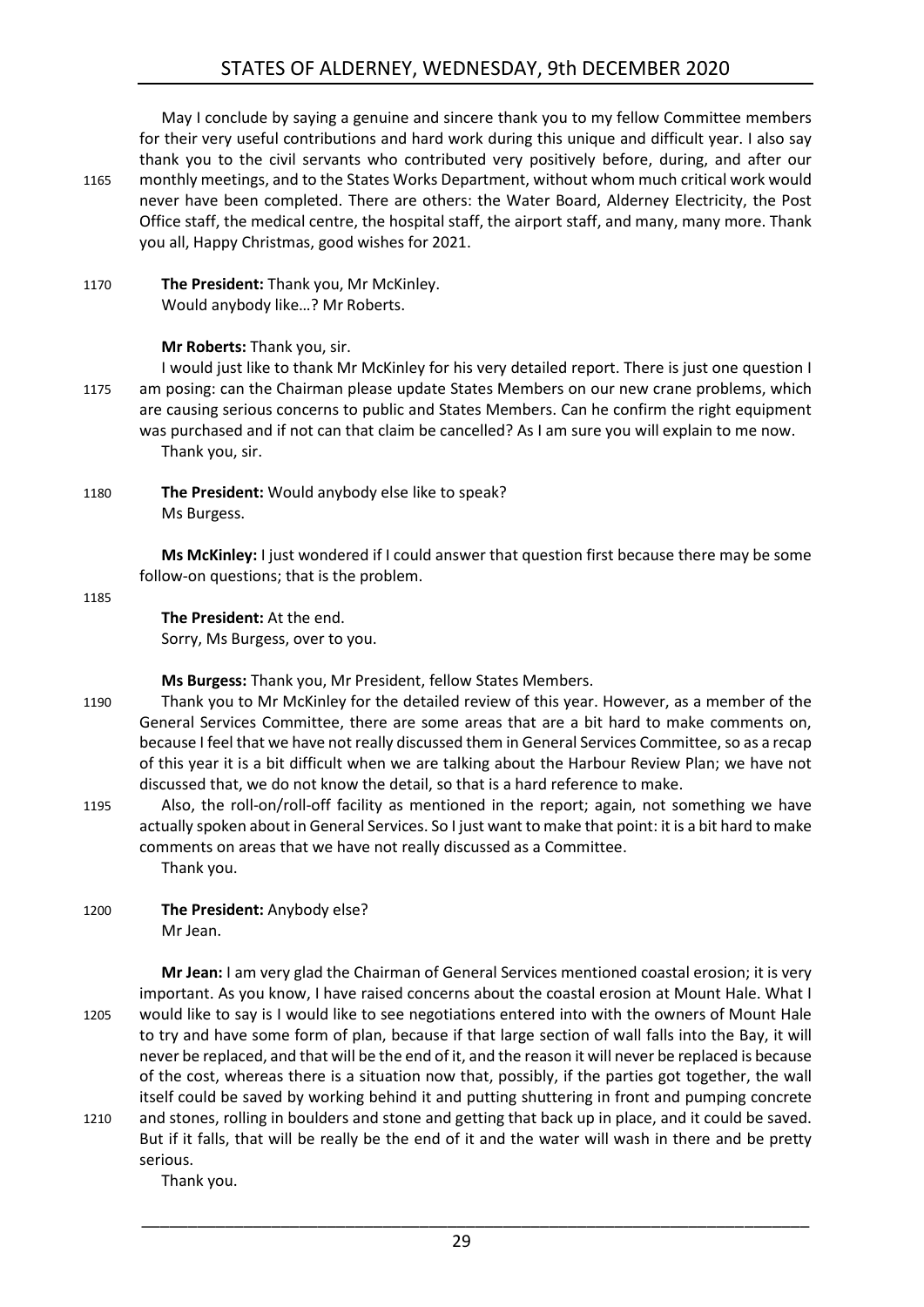**The President:** Thank you, Mr Jean. 1215 Anybody else like to…? Mr Snowdon.

**Mr Snowdon:** Thank you, President.

Thank you to Mr McKinley for that very detailed report. Just to touch on the swimming pool, I think the new States is going to have to work out a way through all this, because it goes on and 1220 on, and it has been six years the kids have not had a swimming pool, so whether that be the existing swimming pool or a new swimming pool, there needs to be something.

Myself and Mr Roberts will be in Guernsey next week and I can reassure you that we will be talking to the President of Education about some sort of way forward, and just to give you a bit more context, I think I have reported in this Chamber before: Activ8 did refer to the school

- 1225 swimming pool, but Guernsey needs to come to an agreement, basically, it has a policy that says all children should have the right to swim, and then, hopefully, something should be moved forward, but I think we do need to sort something out, because this is just going on and on and on. We will talk next week, but I think Policy & Finance needs to try and take some action on this as well.
- 1230 Just a few questionsfor you, Mr McKinley, if that is okay. Regarding the old Connaught building, thank you for putting it in your report: has the Committee got any idea what they – I see that they have renovated the outside of it – but is there any idea what the actual building is going to be used for?

Regarding Whitegates: is the ownership now the States of Alderney, or is the Housing 1235 Association?

And regarding the new crane, I believe there are concerns from the construction industry about the grab mechanism, so hopefully, you can give us some clarification and reassurance that there will be some sort of grab mechanism on the new crane when it comes and that it does not have to all be in tonne bags.

1240 Thank you for your report and all your hard work this year.

**The President:** Thank you, Mr Snowdon. Mr Dean.

#### 1245 **Mr Dean:** Thank you, sir.

I would like to thank Mr McKinley for his report. I just have a couple of clarifications, if he could just go through when he sums up, and hopefully I can answer a couple of questions on behalf of Mr McKinley, if that is appropriate.

- Obviously, General Services, we have not really discussed Whitegates yet; Ms Burgess and 1250 myself have had a discussion with the acting Chief Executive and there will be a report coming forward to General Services in due course for them to make a decision on. From a BDCC point of view, it is designated as key worker housing and social housing, so that would obviously need some review of the Land Use Plan to change that into some other sort of designation, if that is what the Committee wanted.
- 1255 Mr McKinley in his report mentions the damaged wall at the top of the Valley, and he will be pleased to note that planning applications have come forward for that and that has been approved, so we should see some action on that shortly.

There is a mention there for Braye Harbour Developments; I wonder if Mr McKinley could just elaborate on the criteria that were used to give an 18-month exclusivity period for that. Obviously,

1260 at the meetings I attended, a detailed letter had gone back to them asking for certain requirements to be met, I just wonder if those requirements had been met.

Obviously, it mentions the Sun Room; as far as I am aware, I thought that General Services had discussed the Sun Room and that no decision was going to be made on that yet. I do not think General Services has made any further decision on that, so nothing has come forward to BDCC.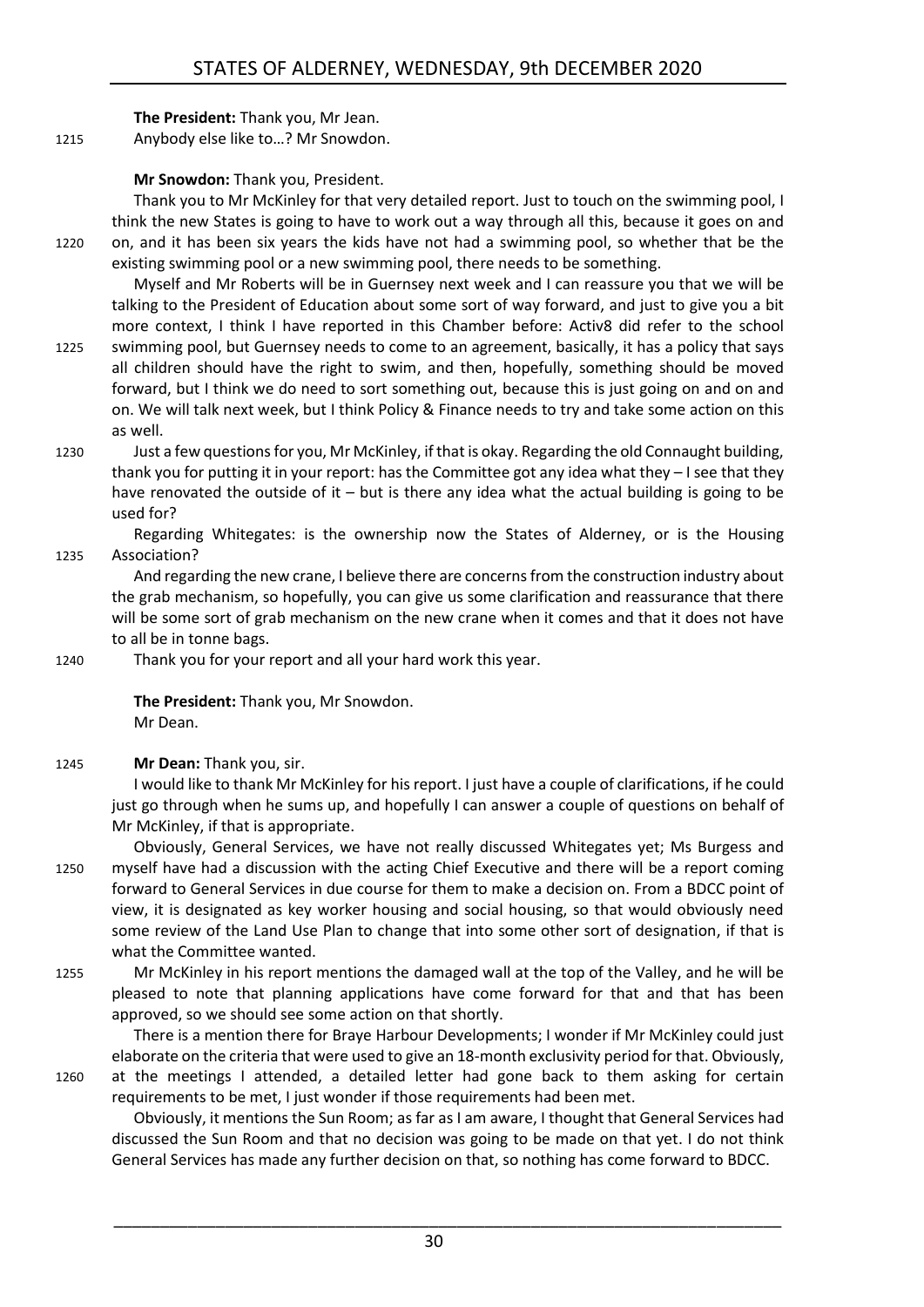- 1265 I notice some of the Members tonight have queried something about the crane; obviously, there were some emails today. Whether that is appropriate to be discussing the crane in here, I do not think it is, I think a meeting should be called with the Harbourmaster and there should be an internal discussion first before it is something that is aired in public that is possibly not correct, so maybe Mr McKinley could think on that.
- 1270 And the swimming pool: I do echo Mr Snowdon's comments. The children have been without a pool for a considerable amount of time. However, it is not a States-funded project, even though the States put money into it, so at some point a line has to be drawn and we just need to actually move forward with that, and obviously, the States have got a lot of money invested in that project. Obviously, we had a Chief Pleas in September regarding that; some of the things that were said
- 1275 were not actually factually correct, I think the States have gone above and beyond and assisted the trustees, but it is for the trustees to actually come up with some more detailed proposals, so that is all I should say on the swimming pool. Thank you, sir.
- 1280 **The President:** Thank you, Mr Dean. Does anybody else wish to speak? Mr Gentle.

**Mr Gentle:** Thank you, sir, colleagues.

I will be very brief. It is just to follow up on something that Mr Snowdon said about the school 1285 children and swimming. Just to clarify, the policy letter that we have been waiting for for ever and a day applies to children 11 years and under.

Thank you, sir.

#### **The President:** Thank you.

1290 Nobody else wishes to speak. Mr McKinley, do you want to respond?

**Mr McKinley:** I have got to, have I not? *(Laughter)* Not really, sir, but of course, I would love to. You mentioned this as being a debate; it is not a debate, really, it is just a series of questions, which I am now going to answer, hopefully.

1295

**The President:** Well, if you look at the proposition—and I have to say, it caused me a little surprise—but it is framed:

On 4 May 1977, the States resolved to instruct all committees to prepare an annual report, and for that report to be debated at the December States Meeting.

1300 I do not think you were on the States then, Mr Jean, 1977?

**Mr Jean:** No. *(Laughter)*

**Mr McKinley:** Right, can I just start, sir, with the crane. I have spent most of today either in the 1305 Harbour Office or talking to the Harbourmaster about the crane, and you will all remember, there was a major problem about a month or so ago. That major problem was almost certainly caused by using the crane for a dual purpose, not just lifting goods and food and other things from the boats but also lifting aggregate, sand, gravel, whatever you may have from the boat. That crane, I have learnt today, is not designed to do both jobs; it is designed to lift from the boat our weekly 1310 supplies. You need another thing, called a long-reach excavator which can either be bought at a fair cost, or could be rented, possibly, or we could ask our suppliers of aggregates to come on a boat which has an excavator or crane-type thing on board, that is what I think should be the answer, but we are not going to be able to buy one.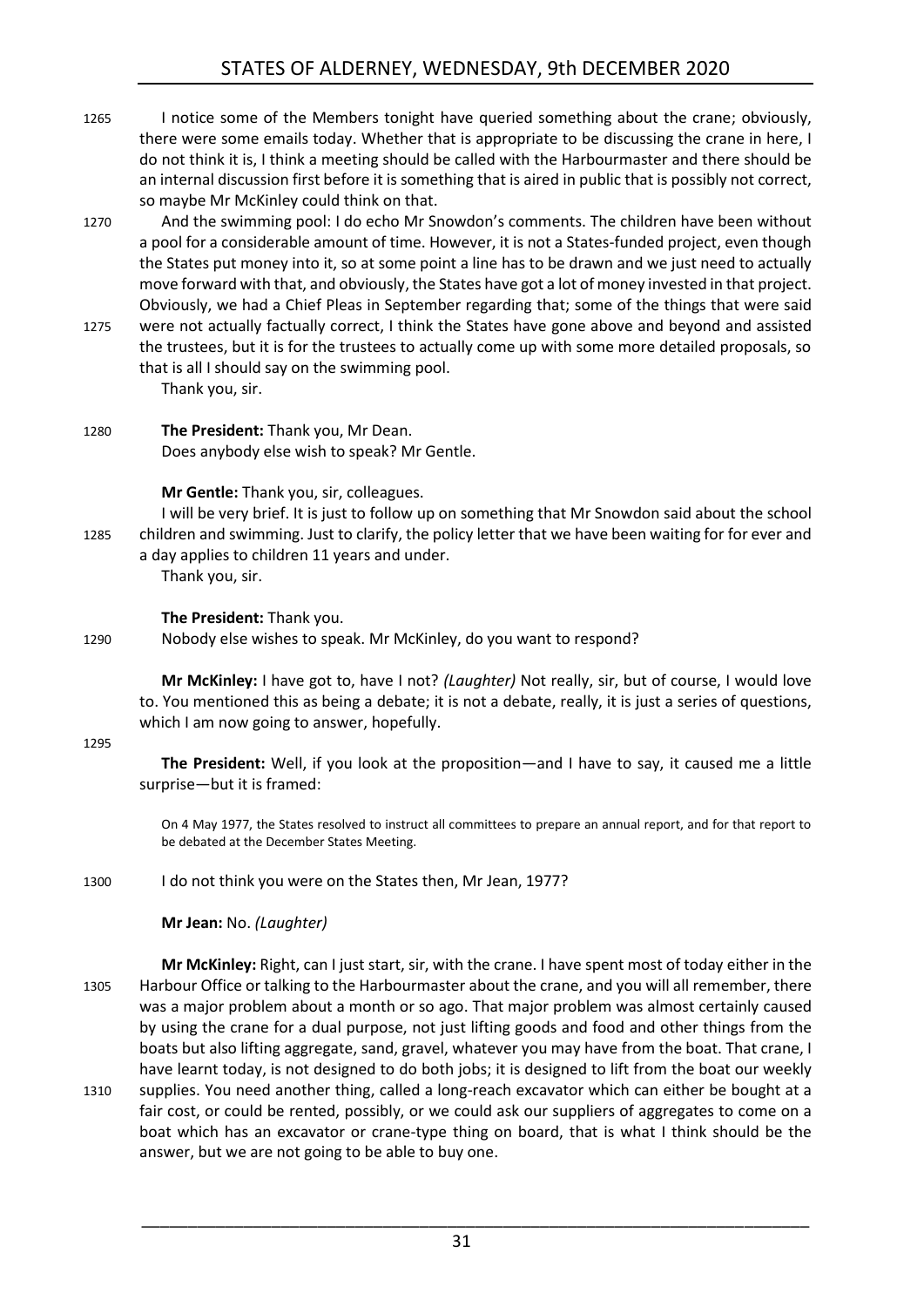What we are, I believe, going to do is to keep our present crane when the new crane arrives, 1315 hopefully at the end of January, we can then use the existing crane for as long as it can work to lift gravel and aggregate but not anything else. We are not quite sure what we are actually planning to do with that crane; I do not think it is a buy-and-return, I think we are being asked to keep it. So we will have two cranes, one of which will be used specifically for lifting foodstuffs, drink, vital supplies and things that arrive every week on the boat; the other one will be used, 1320 perhaps—we hope, we have got to look into this, I cannot give you a definite answer at the moment, because there are a number of people we might have to consult. If there are subsequent questions, if you want to ask me a question halfway through this, I would be delighted to try and answer it, but those are a few things which…

1325 **The President:** I think we are just at the stage, now, where you are summing up and dealing with the questions that have already been raised, if you choose to answer them.

**Mr McKinley:** Harbour developments: I understand Ms Burgess's comments. It is something which I put in my report because we are starting now, only starting now, but we are also talking 1330 about a Harbourmaster plan in due course, and I think, actually, one of our Guernsey civil servants who is here at the moment is going to help us with that, so that will progress. We will obviously have to establish a small sub-committee to work on that, and it will be a very important role.

Coastal erosion: yes, I understand exactly what Mr Jean is talking about. My concern is that if they do go ahead with the marina development they will have to reinforce that wall. I do not think 1335 the present owner is going to do that, unless he can be ordered to do so by the States, and I do not know whether that is possible. So it is a very serious problem

The swimming pool: I am glad that you support what I said about that and I think it will go ahead and we must have a swimming pool for our young children. It would be nice if we could continue development on the major one so that we could all use it.

- 1340 Whitegates: I understand what you have said, but the General Services Committee has talked about it several times now—when you were not around, actually, at the time—and we have agreed to push it to the BDCC, so we are waiting, really, for the BDCC to tell us what can or cannot be done with Whitegates. I understand, incidentally, what you said about its present use, and therefore, the Land Use Plan may have to be revised for any future use.
- 1345 La Vallee: good, thank you very much, I am delighted that someone has decided to do something about that.

The marina: it is taking a long time, because we have not been able to see them, we cannot talk direct, face-to-face, we have to go on Teams meetings, we have to go on other types of meetings, and at the moment, they are not wishing to spend any more money—they have spent 1350 quite a lot of money on this already, they do not want to spend any more. They want to know, first of all, whether the land that they would like to use will be going to be used for the project, and that is exactly what they are going through at the moment with the Planning Office, and it has not come towards BDCC yet, but it will go to the BDCC, obviously. Then, when they have been given permission to build what they wish to build on this land—private land or States land—they

1355 will decide whether or not to spend any more money to go ahead to build the marina, which makes perfect sense to me.

I hope, sir, that is… *(Interjection)* Oh, the old Connaught building, I have asked this question, it came up actually at yesterday's General Services Committee meeting where we talked about it. There is work that has to be done inside the building before we can start considering what to use

1360 it for. At one stage there was talk about, possibly, COVID cases, and I hope that is not going to be the case, but certainly or possibly as visitors' accommodation, but we have to look at the inside of it first and repair it before we can resume.

Thank you, Mr President.

1365 **The President:** Thank you.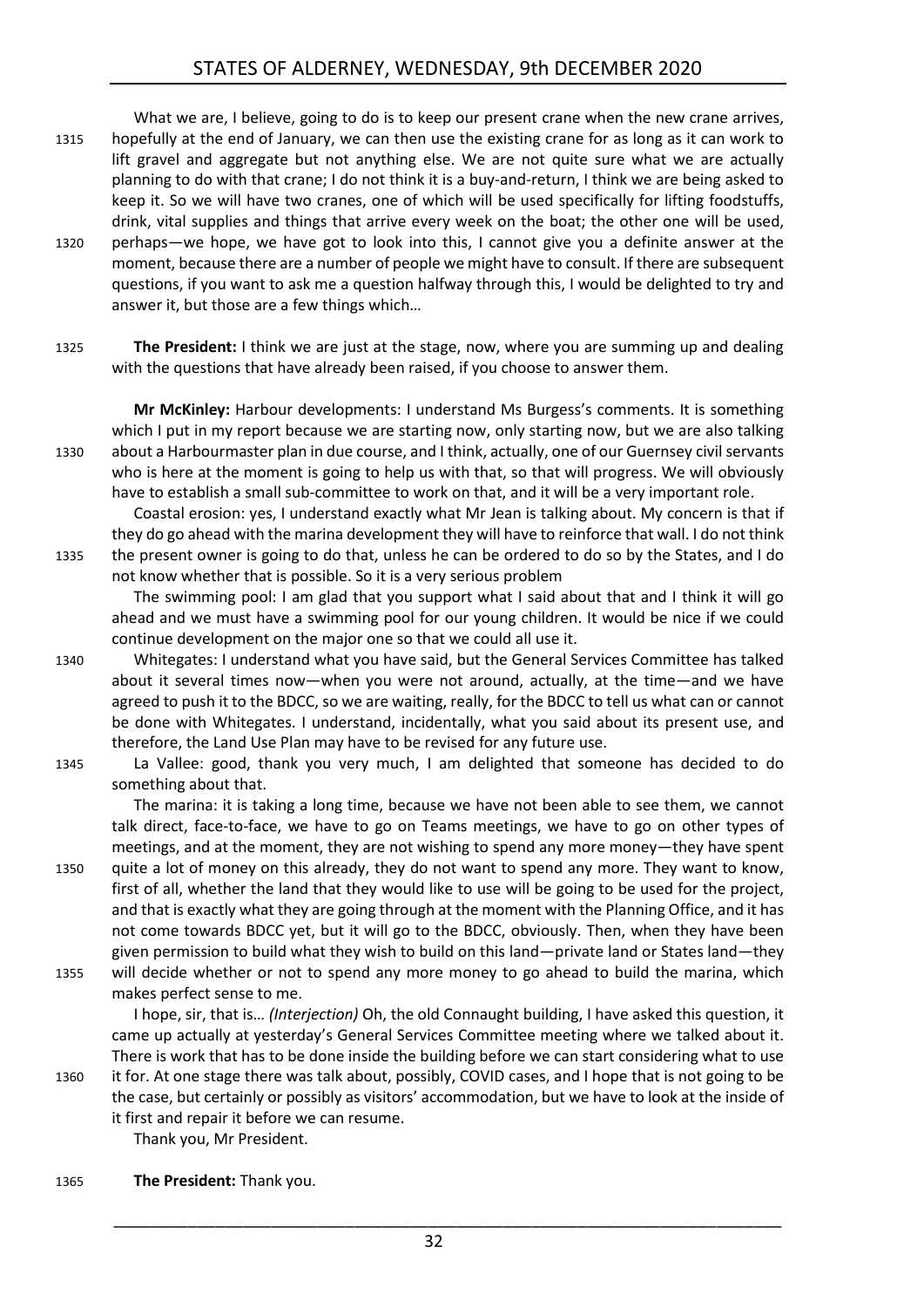Just for the sake of completeness, Mr Gentle, I did not ask you, in fact, whether you wanted to say anything following the statements that were made around the BDCC report.

**Mr Gentle:** Thank you, sir; I did then, but, no, not now, thank you.

**The President:** Are you sure? Please, feel free.

**Mr Gentle:** Yes, I am positive, thank you. I can speak to Mr Dean afterwards.

1375 **The President:** Thank you very much indeed.

#### **VIII. Questions and Reports – None**

<span id="page-32-0"></span>**The President:** Finally, Madam Greffier, Item VIII.

**The Greffier:** That is Questions and Reports, sir; I have not received either, I am assuming there are none.

1380

1370

**The President:** Well then, that brings the formal part of the meeting to a conclusion, but I would seek your indulgence for a moment or two.

#### **Thank you to departing States Members – Mr Dean, Mr Dent and Mr Jean,**

<span id="page-32-1"></span>**The President:** This is the last meeting for three of our very valuable States Members, and I 1385 think Mr Dean and Mr Dent would forgive me if I turn, firstly, to Mr Jean, who has served these States and this Island with distinction for a very long time. I first met him about 25 years ago. We have had our differences of opinion over the years about matters of policy, but he has always been willing to have a discussion and he has always been willing to listen to an alternative point of view. I have often said to people, 'If you cut Louis in two, he would have "Alderney" written 1390 through him,' because his commitment and his dedication to this Island, in my experience, is second to none. (**Several Members:** Hear, hear.)

He is an eccentric; I hope he does not mind me saying that. He is always interesting in States meetings; he is never short of a word or two. And certainly he keeps me on my toes to see whether I can keep him within some parameters of what we are supposed to be speaking about on a 1395 particular occasion. But I think the States will be worse without him, because he brings experience, he brings passion, he brings an understanding of the heartbeat of this Island, and I think that, for those of us who have not had that wealth of experience, hopefully, we can use him as a good friend in the future, should we need any background or guidance on matters which we need to know about in this Chamber.

- 1400 So I shall really miss turning to my right and looking and waiting for the finger to come up. I have watched him in the States for many years, and he has never changed, I have to say. I have seen sparring and jousting with former Presidents; I think I have been more fortunate than some of them, but again, I think that is testament to the relationship that I have, and I have always had with Louis. I respect him immensely. He was very gracious in defeat after the presidential election;
- 1405 he wished me all the best, and it came from the heart. We had a great day, I think. We had some fun, we respected each other, and I think that it improved the quality of the whole process. So I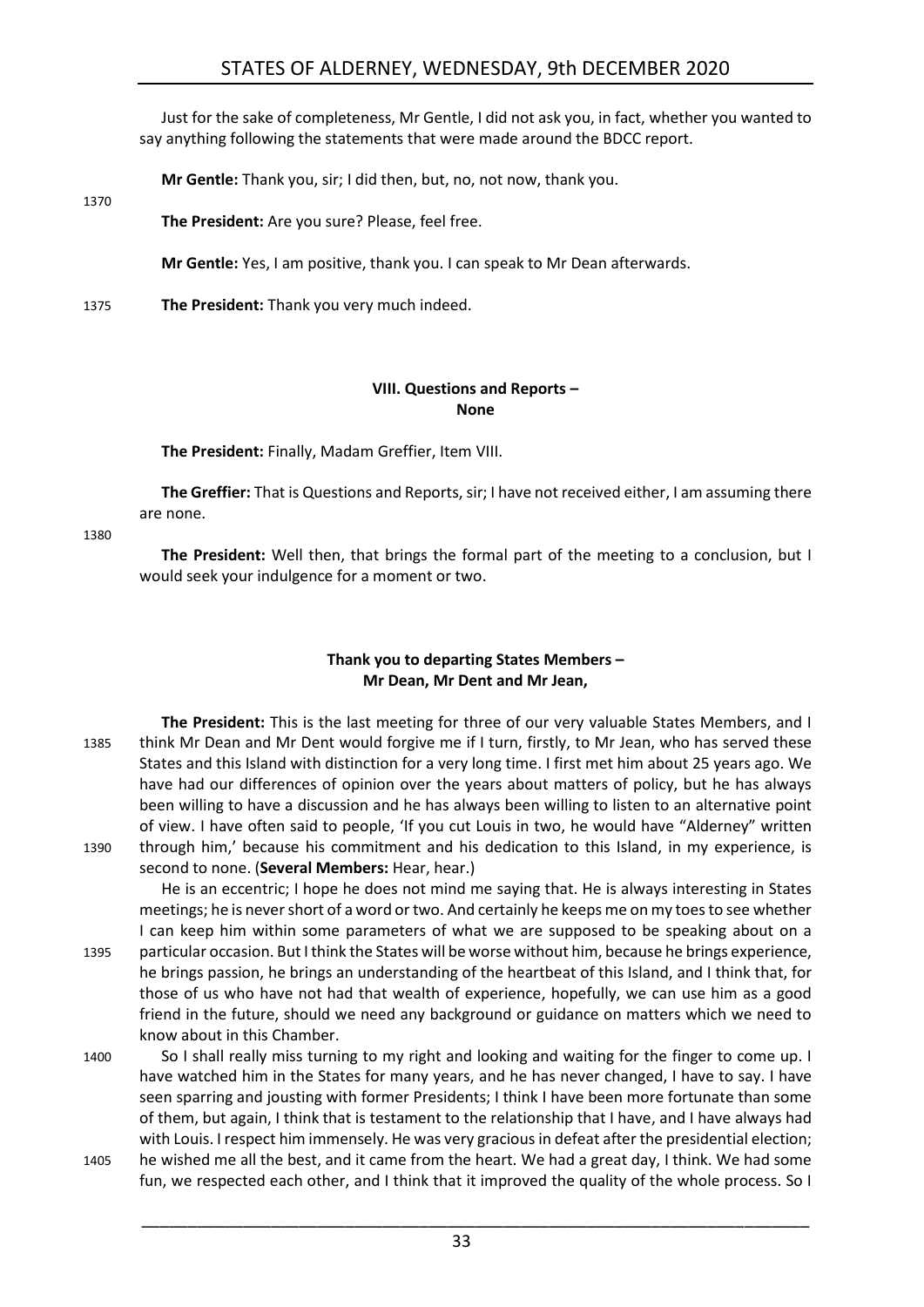think, Louis, that is probably about as much as I should say about you; I will give you the opportunity to say how good I have been in a moment! *(Laughter)*

- If I can now turn to the other two Members who are leaving tonight, just a general point, and 1410 Mr Dean has already made it: this is a really hard job, to be a States Member, and it requires a variety of skills, not least of which to be constantly contacted and constantly stopped and questioned, and I have seen, in the 18 months that I have been doing this job, how much of people's lives it takes over, so it really is a difficult job, and it would be a very easy job to say, as many do, 'I am not going to do it.' But democracy does not work like that; democracy only works,
- 1415 particularly in a small community like this, when people recognise they have a responsibility to the community and offer themselves in public service, often, I suspect, against the better wishes of their friends and partners, but nevertheless, they want to serve the Island and they want to do the best for the Island, and I think that it is, on occasions, unfair, the level of criticism which they attract, because in the end—yes, they are accountable—but in the end, they are human beings, 1420 and it hurts, and I know that that is something which I have observed on many occasions.

So I think that, to Mr Dean and Mr Dent, who have chaired Committees with that additional responsibility for the last four years, I think that actually attracts an even greater thank you, because they have to lead a team, and those teams do not always agree, but it requires a strength and purpose in order to make a coherent group who all, in the end, sing from a consistent hymn

- 1425 sheet. So I think both Mr Dean and Mr Dent—I know from my experience the amount of work—I know the amount of work Mr Dean put into the Land Use Plan; I have seen on a day-to-day basis the amount of work that Mr Dent puts into his responsibilities; and I think it is far more than a fulltime job, and on occasions, I have to try and counsel him at the weekends to just turn his laptop off for a day, but he will not, because he is committed, he is available and, as Ms Burgess said, he 1430 is always prepared to discuss and explain.
	- So I think we have been blessed, frankly, to have three Members of such quality amongst us for some time. And I am also sure, seeing two of our newly elected Members here tonight, that they will take up the baton and they will also discharge their responsibilities in the same calm, thoughtful, and professional way that we have become used to.

1435 So, I think a round … unless Mr Jean would like to say a word or two?

**Mr Jean:** If I may, a word or two.

**The President:** Just keep it on point, Mr Jean, please.

1440

**Mr Jean:** I would say the same as yourself, in many ways, I too respect the duties of the Chairman and what they have done—the outgoing Chairman—and I am very grateful to both of them for all they have done. We have not always seen eye to eye, but in the main, often, we have, and that is important.

1445 And as regard myself and your own kind remarks about me, I will say this: that I always hope to be a friend to the States of Alderney, and if any of the knowledge in my head can be shared or I can be of use to any one of you, then of course, I will always be there, certainly.

I thank the civil service and all the people who have helped me throughout all the years I have been here and all the time that I have enjoyed, and particularly, I would like to thank the public 1450 for all those years of tremendous public support that I have received from all of you, and I am very grateful for all of that. I have enjoyed and been very proud to serve you all over these years, and in Guernsey too, for many years. It has been wonderful, it has been a privilege, and I have enjoyed it very much, and I thank you very much for your kind words, sir. Thank you, indeed.

1455 **The President:** Thank you, a round of applause.

*There was a round of applause.*